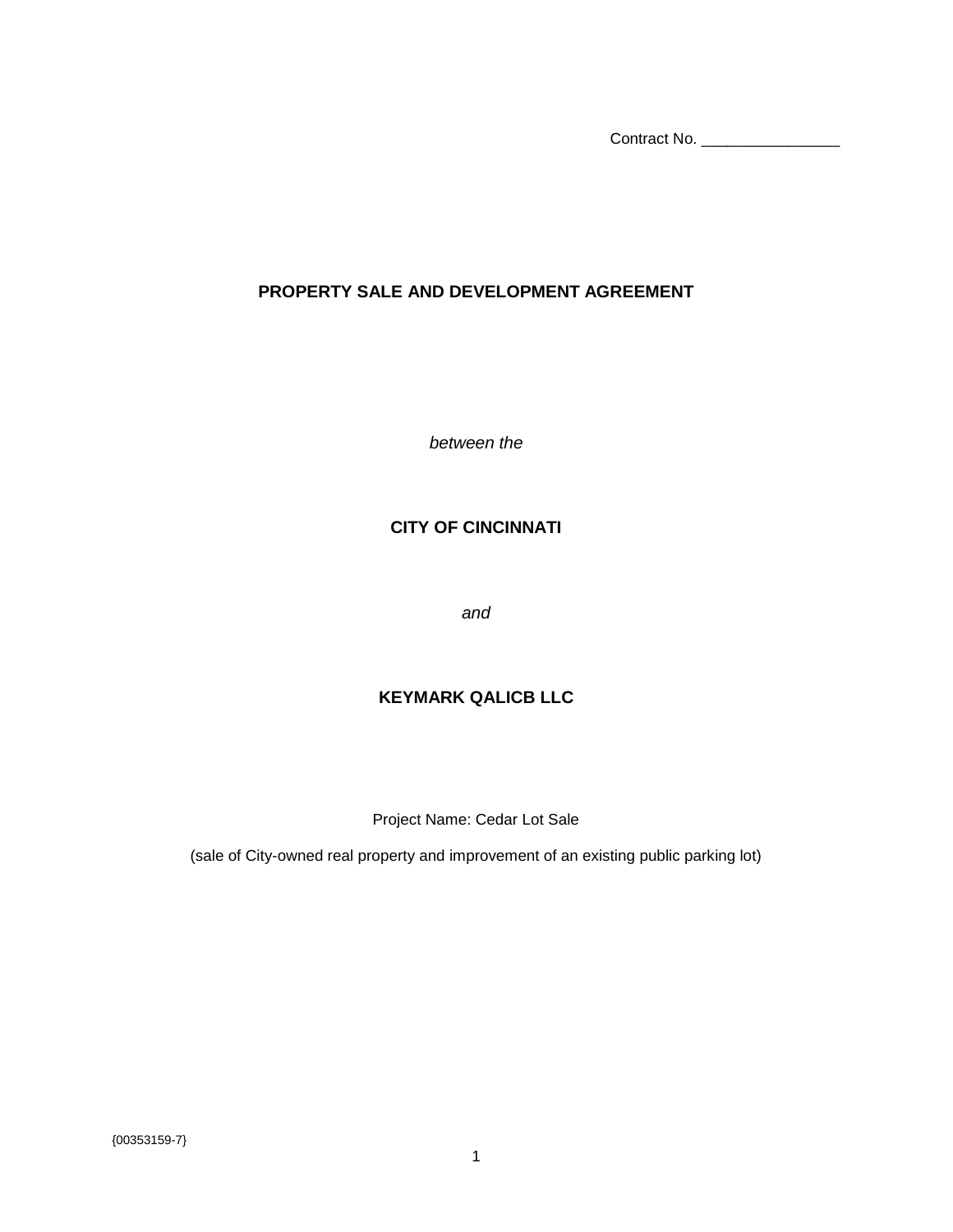## **PROPERTY SALE AND DEVELOPMENT AGREEMENT**

This Property Sale and Development Agreement (this "**Agreement**") is made and entered into as of the Effective Date (as defined on the signature page hereof) by and between the **CITY OF CINCINNATI**, an Ohio municipal corporation, the address of which is 801 Plum Street, Cincinnati, Ohio 45202 (the "**City**"), and **KEYMARK QALICB LLC**, an Ohio limited liability company, whose address is 6107 Hamilton Avenue, Cincinnati, Ohio 45224 ("**Developer**"), an affiliate of College Hill Community Urban Redevelopment Corporation and 8K Construction Company, LLC.

#### Recitals:

A. The City owns approximately 0.110 acres of landlocked real property in the College Hill neighborhood located at 1537 Marlowe Avenue, Cincinnati, Ohio near the Northeast corner of Hamilton Avenue and Cedar Avenue, which property is more particularly described on Exhibit A (*Legal Description*) hereto (the "**Property**"). The Property is under the management and control of the City's Department of Community and Economic Development ("**DCED**").

B. Developer owns the real property adjoining the Property located at 5916-5918 and 5920 Hamilton Avenue along with several other adjacent parcels, as depicted on Exhibit B (*Project Site*) hereto (the "**Developer's Property**"), portions of which are currently used as a public parking lot for the benefit of the College Hill neighborhood. Developer, and/or Developer's affiliate CH KeyMark LLC, intends to redevelop the remainder of Developer's Property pursuant to a separate agreement with the City.

C. Developer has requested the City convey the Property to Developer so that Developer may assemble it with Developer's Property and subsequently construct certain improvements to the public parking lot, as more particularly described on Exhibit C (*Statement of Work, Budget, and Sources of Funds*) hereto (the "**Project**").

D. Developer has committed to commence on-site construction at the Property no later than May 1, 2022 (the "**Outside Construction Commencement Date**"), and to complete construction at the Property no later than July 1, 2023 (the "**Outside Construction Completion Date**").

E. The City's Real Estate Services Division has determined, by appraisal, that the fair market value of the Property is approximately \$9,600; however, to facilitate the Project and promote its economic feasibility, the City is agreeable to selling the Property to Developer for less than fair market value; namely, for \$1.00, because the City will receive economic and non-economic benefits that equal or exceed the fair market value of the Property because the Project will support the College Hill neighborhood business district.

F. Section 13 of Article VIII of the Ohio Constitution provides that, to create or preserve jobs and employment opportunities and to improve the economic welfare of the people of the State, it is a public interest and proper public purpose for the State or its political subdivisions to sell, lease, exchange, or otherwise dispose of property within the State of Ohio for industry, commerce, distribution, and research.

G. The City has determined that (i) the Property is not needed for a municipal purpose, (ii) upon the recommendation of DCED, the Project is in the vital and best interests of the City and the health, safety, and welfare of its residents, and (iii) the City's sale of the Property to Developer to complete the Project will support the business district in the College Hill neighborhood since the improved public parking lot will serve the College Hill neighborhood for no less than twenty years, thereby contributing to the social and economic viability and stability of the neighborhood.

H. City Planning Commission, having the authority to approve the change in the use of Cityowned property, approved the sale of the Property to Developer at its meeting on November 5, 2021.

I. Execution of this Agreement was authorized by Cincinnati City Council by Ordinance No.  $-20$  , passed on  $\qquad \qquad$  , 20.

{00353159-7}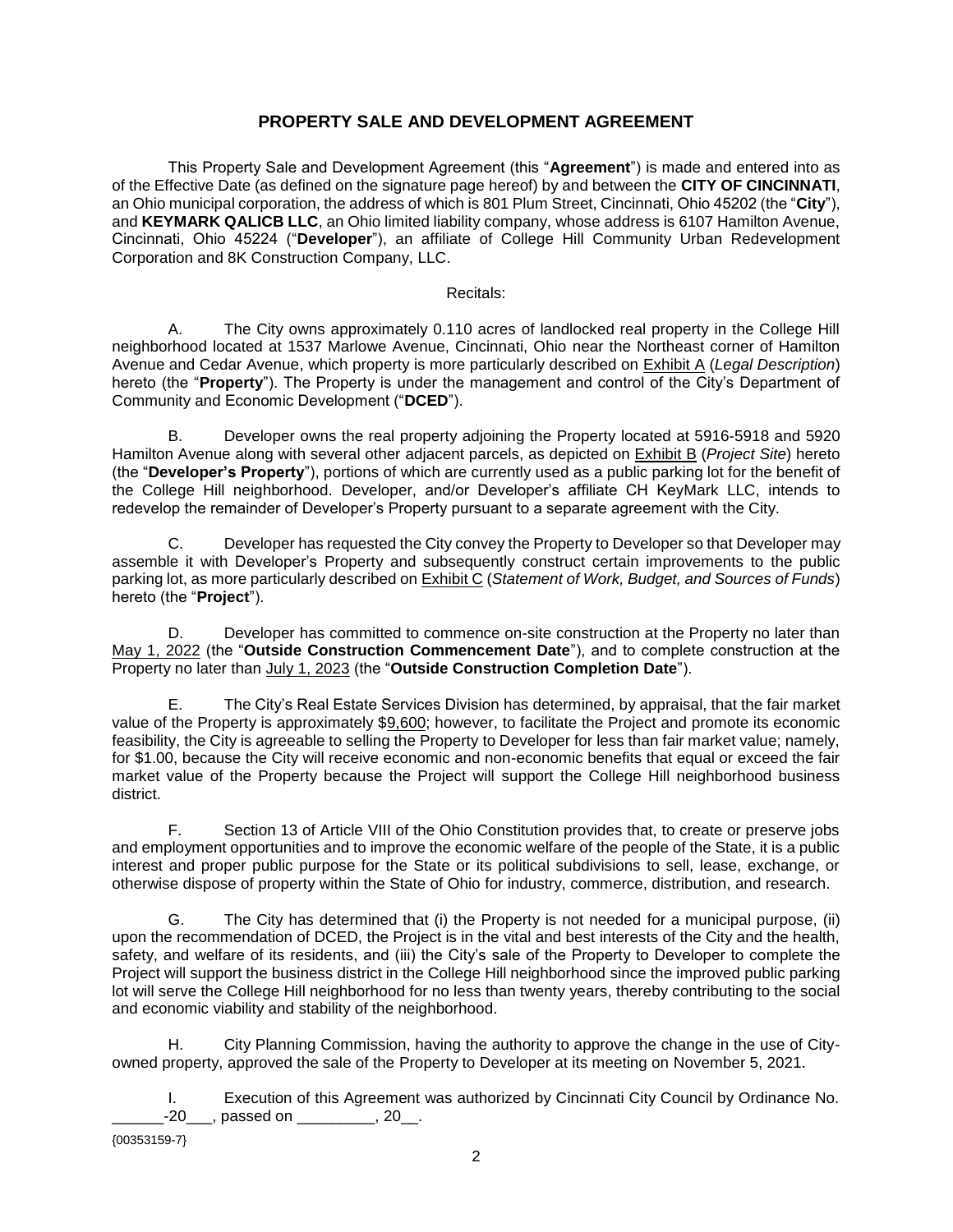NOW, THEREFORE, for good and valuable consideration, the receipt and sufficiency of which are hereby acknowledged, the parties agree as follows:

**1. Purchase Price.** Subject to the terms and conditions set forth herein, the City hereby agrees to sell the Property to Developer, and Developer hereby agrees to purchase the Property from the City, for a purchase price of \$1.00 (the "**Purchase Price**"). Developer acknowledges that it is familiar with the condition of the Property and, at Closing (as defined below), the City shall convey the Property to Developer in "as is" condition. The City makes no representations or warranties to Developer with respect to the condition of the Property and, from and after the Closing, the City shall have no liability of any kind to Developer for any defects, adverse environmental condition, or any other matters affecting the Property.

### **2. Closing; Conditions to Closing.**

(A) Conditions. The Closing shall not occur unless and until each of the following conditions, including any and all other conditions as may be identified in the City's Coordinated Report (collectively, the "**Conditions**") have been satisfied or waived in writing by the City, at the City's sole and absolute discretion; *provided, however,* that if the City, in its sole and absolute discretion, determines that one or more of the Conditions would be more appropriately handled at Closing or post-Closing, the City may, if appropriate, include such Conditions in the City's Deed (as defined below) to Developer or handle such Conditions post-Closing:

- (i) *Title & Survey*: Developer shall have approved the title to the Property as set forth in a commitment of title insurance obtained by Developer and, if obtained by Developer, an ALTA property survey of the Property;
- (ii) *Geotechnical & Environmental Condition*: Developer shall be satisfied that the geotechnical and environmental condition of the Property is acceptable for the development of the Project;
- (iii) *Conceptual Drawings*: Developer shall have submitted to the City conceptual drawings, followed by preliminary plans and specifications for the Project;
- (iv) *Coordinated Report Conditions*: Developer shall have satisfied the conditions of the sale set forth in the City's Coordinated Report associated with the sale of the Property, some of which are summarized in Section 11 below;
- (v) *Final Plans*: Developer shall have submitted its final plans for the Project to DCED and the City's Department of Transportation and Engineering ("**DOTE**") and received approval of the same from DCED and DOTE;
- (vi) *Continued Compliance*: Developer shall be in compliance with all obligations under this Agreement and all representations made by Developer under this Agreement or any other document executed between Developer and the City related to the Project shall continue to be true and accurate; and
- (vii) *Other Information*:Developer shall have provided such other information and documents pertaining to Developer or the Project as the City may reasonably require.

All of the due diligence and investigations and documents referred to in this paragraph (A) shall be performed and obtained, as the case may be, at no cost to the City.

 $(00353159 - 7)$ (B) Developer's Right of Entry. Prior to Closing, Developer may enter the Property during reasonable business hours to conduct tests and inspections related to the Project, *provided that* Developer must provide DCED at least 24 hours' notice prior to entering the Property. Developer shall promptly repair any damage to the Property resulting from its inspections and Developer shall hold the City harmless from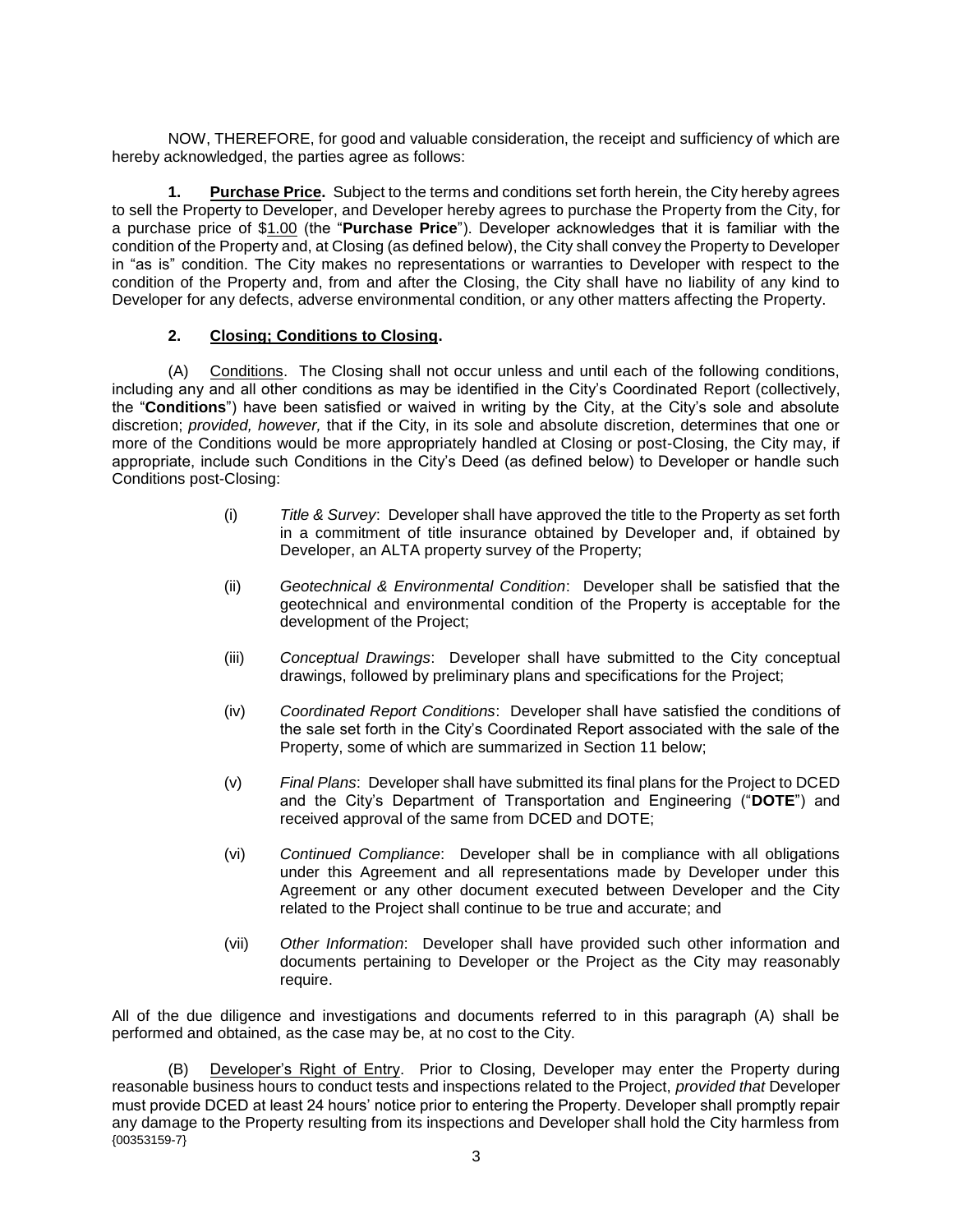any loss or expense arising out of Developer's activities on the Property. Entry shall be at the sole risk of Developer. DCED shall cooperate with Developer in Developer's inspections, studies, and in obtaining all required approvals (it being acknowledged by Developer that the City makes no representations or assurances regarding the granting of any required approvals).

(C) Copies of Due Diligence Materials to Be Provided to City. Without limitation of Developer's other obligations, prior to Closing, and as such due diligence materials are obtained by Developer, Developer, at no cost to the City, shall provide DCED with copies of the inspection, engineering, and environmental reports, title reports, surveys, and other materials prepared by third party professionals obtained by Developer prior to Closing that pertain to the Project or the Property, or are otherwise related to anything authorized pursuant to the terms and conditions of this Agreement.

(D) Right to Terminate. If prior to Closing, either party determines, after exercising reasonable good faith efforts, that any of the Conditions are not or cannot be satisfied within a reasonable period of time, such party shall have the right to terminate this Agreement by giving written notice thereof to the other party, whereupon this Agreement and all rights and obligations of the parties hereunder shall terminate. If all of the Conditions have not been satisfied to the satisfaction of both parties or waived in writing and for that reason the Closing has not occurred within **90 days** of the Effective Date, the City, in its sole and absolute discretion, may terminate this Agreement and all rights and obligations of the parties hereunder by giving written notice thereof to Developer.

(E) Closing Date. Subject to the terms and conditions of this Agreement, the purchase of the Property by Developer and the sale and conveyance of the Property by the City to Developer (the "**Closing**") shall take place on December 17, 2021, or such earlier or later date upon which the parties mutually agree.

(F) Closing Costs and Closing Documents; Public Parking Covenant. At the Closing, (i) Developer shall pay the Purchase Price, and (ii) the City shall convey all of its right, title, and interest in and to the Property to Developer by Quitclaim Deed substantially in the form of Exhibit D (*Form of Quitclaim Deed*) hereto (the "**City's Deed**") which Developer acknowledges includes a public parking covenant pursuant to which Developer covenants, for twenty (20) years following the completion of the Project, to provide for public use of the parking lot on the Property, and to maintain or cause to be maintained the parking lot on the Property in good condition and repair. Developer shall pay all Hamilton County, Ohio, recording fees and any and all other customary closing costs associated with the Closing such that the City shall not be required to come up with any funds for the Closing. There shall be no proration of real estate taxes and assessments at Closing, and from and after the Closing, Developer shall pay all real estate taxes and assessments thereafter becoming due. At Closing, the parties shall execute a closing statement and any and all other customary closing documents that are necessary for the Closing (except that the City shall not be required to execute a title affidavit or the like). Developer shall not transfer title to the Property prior to the completion of construction without the City's prior written consent, *provided however*, the foregoing shall not limit any of Developer's construction lenders from acquiring the Property through foreclosure of its mortgage or deed-in-lieu thereof without the prior written consent of the City. Pursuant to Section 301-20, Cincinnati Municipal Code, at Closing, Developer shall pay to the City any and all unpaid related and unrelated fines, penalties, judgments, water or other utility charges, and any and all other outstanding amounts owed to the City by Developer or any of its affiliated entities. The provisions of this Agreement shall survive the City's execution and delivery of the City's Deed and shall not be deemed to have been merged therein.

(G) Maintenance of Property Between Closing and Prior to Construction Commencement. Between the Closing and Construction Commencement (as defined below), Developer, at no expense to the City, shall maintain the Property in presentable condition, including keeping the site reasonably free of debris and other unsightly materials.

{00353159-7} (H) Environmental Indemnity. As a material inducement to the City to enter into this Agreement, Developer does hereby agree that, with respect to any environmental condition on or otherwise affecting the Property that exists at or prior to the time of the City's execution of this Agreement (herein, a "**Preexisting Environmental Condition**"), and regardless of whether or not such Pre-existing Environmental Condition is described in any environmental assessment or any other environmental report that may have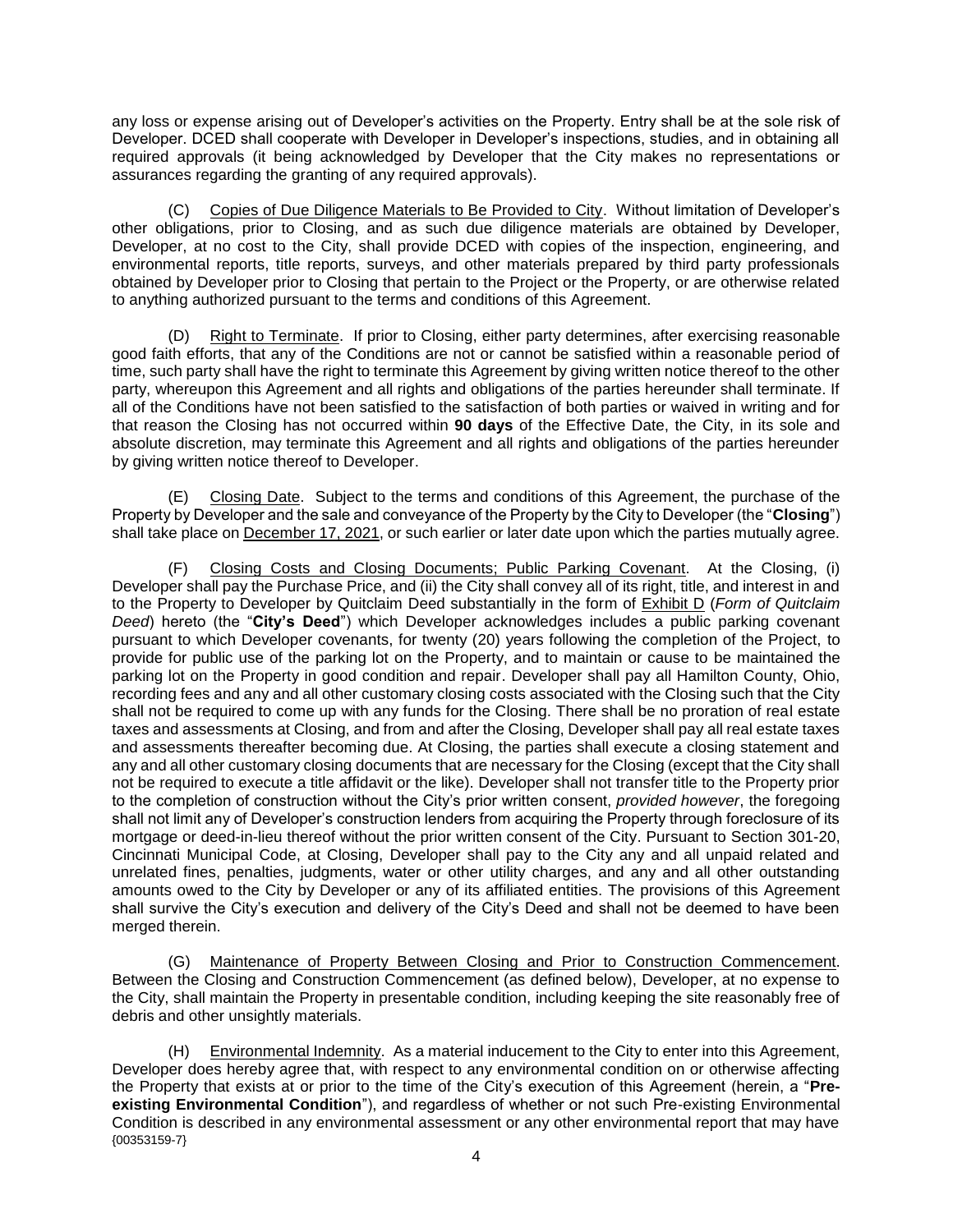been previously furnished by Developer to the City or otherwise obtained by the City, Developer shall (i) at no expense to the City, promptly take all steps necessary to remediate such Pre-existing Environmental Condition, within a reasonable time after discovery, to the satisfaction of the City's Office of Environment and Sustainability, and (ii) defend, indemnify, and hold the City harmless from and against any and all actions, suits, claims, losses, costs (including, without limitation, reasonable attorneys' fees), demands, judgments, liability, and damages suffered or incurred by or asserted against the City as a result of or arising from any such Pre-existing Environmental Condition. Developer's remediation and indemnity obligations under this paragraph shall survive the completion of the Project.

#### **3. Commencement and Completion of Project; Re-Conveyance of Property to City upon Failure to Timely Commence Project.**

(A) Commencement and Completion of Construction. Following Closing, Developer shall (i) (a) apply for and receive the required building permits from the City's Department of Buildings and Inspections ("**B&I**") for construction of the Project, (b) close on financing sufficient to complete the Project (as evidenced by documentation satisfactory to the City), and (c) commence on-site construction of the Project in accordance with the City-approved plans (the "**Construction Commencement**") no later than the Outside Construction Commencement Date; and (ii) complete construction of the Project in accordance with the City-approved plans and specifications and all other City approvals no later than the Outside Construction Completion Date.

(B) Plans and Specifications. Developer shall complete the Project in accordance with Cityapproved plans and specifications that are consistent with Exhibit C. Once the City's DCED Director has approved Developer's plans, Developer shall not make any material changes thereto without the Director's prior written consent.

(C) Contractors and Subcontractors. In performing work on the Property, Developer shall not solicit bids from any contractors or subcontractors who are identified as being debarred by the federal or state government or who are identified as being debarred on the City's Vendor's Performance list.

(D) Applicable Laws. Developer shall obtain, pay for, and maintain all necessary building permits and other permits, licenses, and other governmental approvals and shall comply with all applicable federal, state, and local laws, codes, ordinances and other governmental requirements applicable to the Project, including, without limitation, those set forth on Exhibit E (*Additional Requirements*) hereto. The City makes no representations or other assurances to Developer that Developer will be able to obtain whatever variances, permits, or other approvals from B&I, DOTE, other City departments, City Planning Commission, or City Council that may be required in connection with the Project.

(E) Inspection of Work. During construction at the Property, the City, its employees and agents shall have the right at all reasonable times to inspect the progress of construction to determine whether Developer is complying with its obligations under this Agreement. If the City determines that the work is not substantially in accordance with the City-approved plans and specifications or other requirements of this Agreement, is not in compliance with all applicable laws, or is not performed in a good and workmanlike manner, the City shall have the right, in its reasonable judgment and after giving Developer reasonable prior written notice thereof, to stop such work and order its replacement at Developer's expense.

Mechanics' Liens. Developer shall not permit any mechanics' liens or other liens to be filed against the Property during construction. If a mechanic's lien shall at any time be filed, Developer shall, within 30 days after notice of the filing thereof, cause the same to be discharged of record.

(G) Recognition of City Support. Developer shall acknowledge the support of the City with respect to the Project in all printed materials such as informational releases, pamphlets and brochures, construction signs, project and identification signage, and any publicity such as that appearing on the Internet, television, cable television, radio, or in the press or any other printed media. In identifying the City as a participant, Developer shall use either the phrase "Project made possible by the City of Cincinnati" or a City of Cincinnati logotype or other form of acknowledgement that has been approved in advance in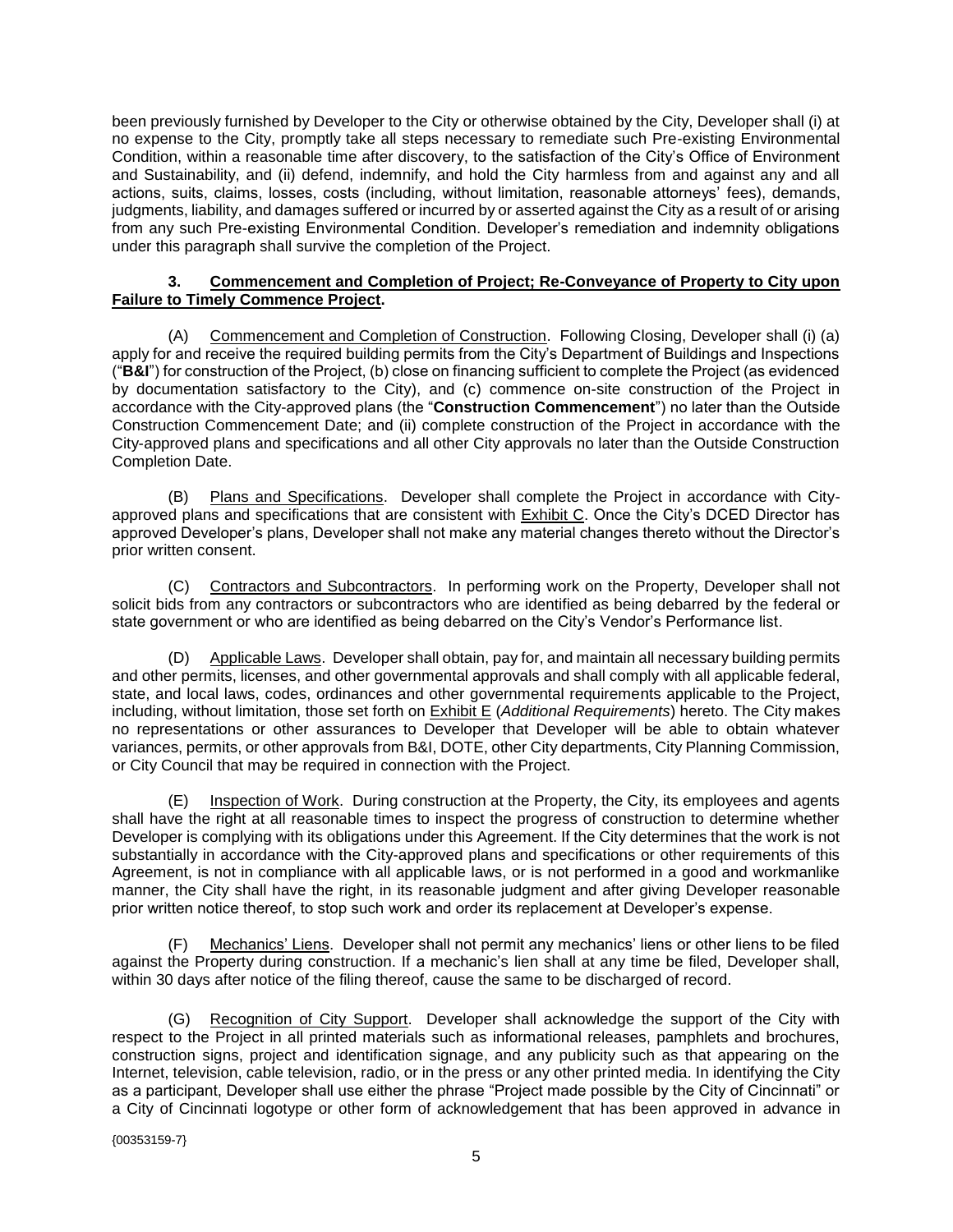writing by the City. Developer's obligations under this section shall commence on the Effective Date and shall terminate on the date on which construction has been completed.

## **4. Insurance; Indemnity.**

(A) Insurance. Throughout construction, Developer shall maintain, or cause to be maintained, the following insurance: (i) Commercial General Liability insurance of at least \$1,000,000 per occurrence, combined single limit/\$2,000,000 aggregate, naming the City as an additional insured, (ii) builder's risk insurance in the amount of 100% of the value of the improvements constructed, (iii) worker's compensation insurance in such amount as required by law, (iv) all insurance as may be required by Developer's construction lenders, and (v) such other insurance as may be reasonably required by the City's Division of Risk Management. Developer's insurance policies shall (a) be written in standard form by companies of recognized responsibility and credit reasonably acceptable to the City, that are authorized to do business in Ohio, and that have an A.M. Best rating of A VII or better, and (b) provide that they may not be canceled or modified without at least 30 days prior written notice to the City.

(B) Waiver of Subrogation. Developer hereby waives all claims and rights of recovery, and on behalf of Developer's insurers, rights of subrogation, against the City, its employees, agents, contractors, and subcontractors with respect to any and all damage to or loss of property that is covered or that would ordinarily be covered by the insurance required under this Agreement to be maintained by Developer, even if such loss or damage arises from the negligence of the City, its employees, agents, contractors, or subcontractors; it being the agreement of the parties that Developer shall at all times protect against such loss or damage by maintaining adequate insurance. Developer shall cause its property insurance policies to include a waiver of subrogation provision consistent with the foregoing waiver.

(C) Indemnity. Notwithstanding anything in this Agreement to the contrary, as a material inducement to the City to enter into this Agreement, Developer shall defend, indemnify, and hold the City, its officers, council members, employees, and agents (collectively, the "**Indemnified Parties**") harmless from and against any and all actions, suits, claims, losses, costs (including, without limitation, attorneys' fees), demands, judgments, liability and damages suffered or incurred by or asserted against the Indemnified Parties as a result of or arising from the acts of Developer, its agents, employees, contractors, subcontractors, licensees, invitees or anyone else acting at the request of Developer in connection with the Project. Developer's obligations under this paragraph shall survive termination of this Agreement with respect to Claims suffered, incurred, asserted, or arising prior to the date of termination. As used herein, "**Claims**" means, collectively, any and all actions, suits, claims, losses, costs (including, without limitation, attorneys' fees), demands, judgments, liability, and damages.

**5. Casualty; Eminent Domain.** If the Project or the Property is damaged or destroyed by fire or other casualty during construction, or if any portion of the Property is taken by exercise of eminent domain (federal, state, or local), Developer shall repair and restore the affected property, as expeditiously as possible, and to the extent practicable, to substantially the same condition in which the Property was in immediately prior to such occurrence. To the extent the City's participation is required, the City and Developer shall jointly participate in filing claims and taking such other actions pertaining to the payment of proceeds resulting from such occurrence. If the proceeds are insufficient to fully repair and restore the Property, the City shall not be required to make up the deficiency. Developer shall handle all construction in accordance with the applicable requirements set forth herein, including, without limitation, obtaining the City's approval of the plans and specifications for the improvements if they deviate from the original Cityapproved plans. Developer shall not be relieved of any obligations, financial or otherwise, under this Agreement during any period in which the Project or the Property is being repaired or restored.

## **6. Default; Remedies.**

(A) Default. The occurrence of any of the following shall be an "**event of default**" under this Agreement: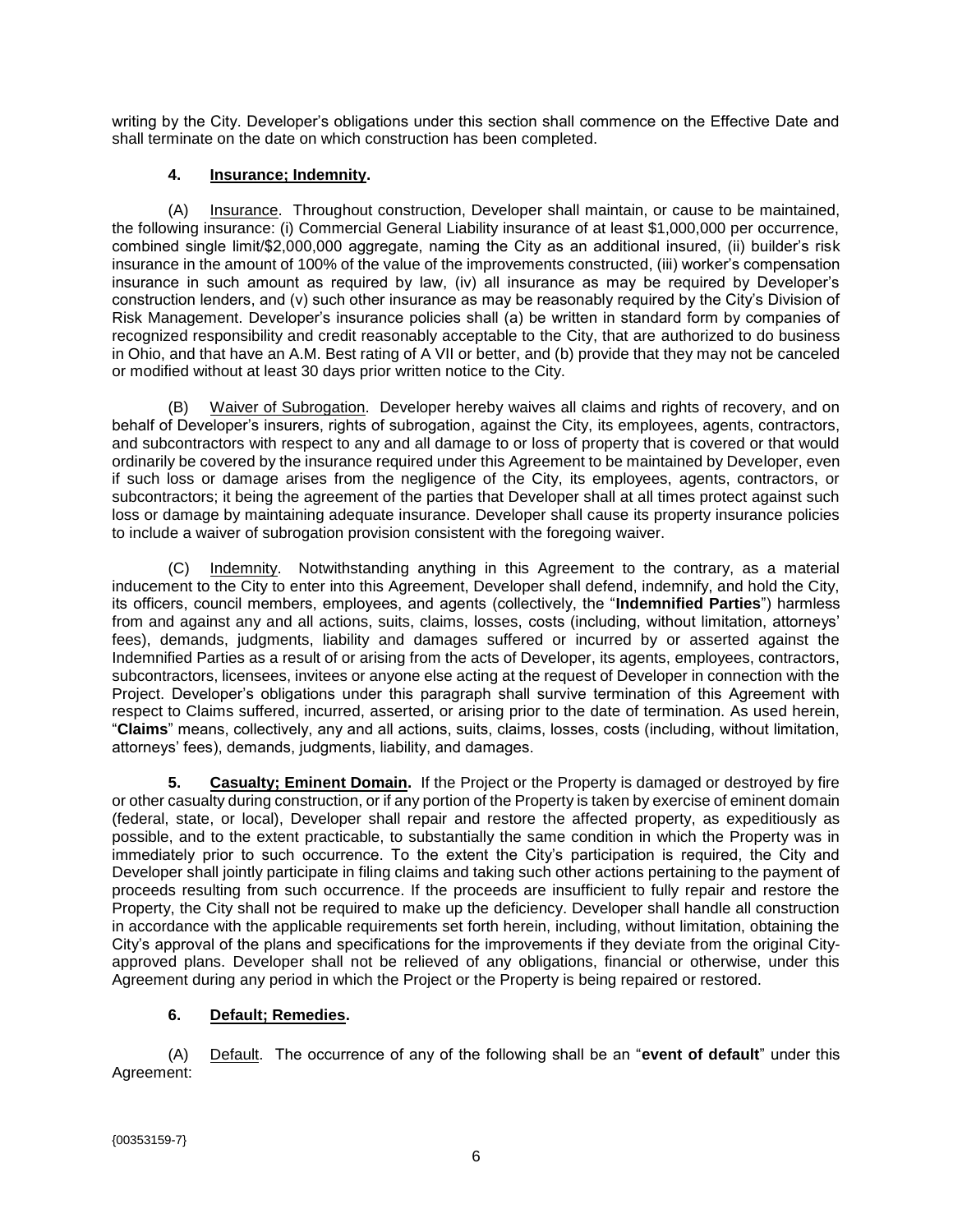(i) the failure of Developer to perform or observe any obligation, duty, or responsibility under this Agreement or any other agreement to which Developer and/or its affiliate CH KeyMark LLC and the City are parties, and failure by Developer or the foregoing affiliate to correct such failure within 30 days after Developer's receipt of written notice thereof from the City (the "**Cure Period**"); *provided, however*, that if the nature of the default is such that it cannot reasonably be cured during the Cure period, Developer shall not be in default under this Agreement so long as Developer commences to cure the default within the Cure Period and thereafter diligently completes such cure within a reasonable period of time (but not exceeding 90 days) after Developer's receipt of the City's initial notice of default. Notwithstanding the foregoing, if Developer's failure to perform or observe any obligation, duty, or responsibility under this Agreement creates a dangerous condition or otherwise constitutes an emergency as determined by the City, an event of default shall be deemed to have occurred if Developer fails to take corrective action immediately upon discovering such dangerous condition or emergency; or

the dissolution of Developer, the filing of any bankruptcy or insolvency proceedings by or against Developer, the making by Developer of an assignment for the benefit of creditors, the appointment of a receiver (temporary or permanent) for Developer, or the attachment of, levy upon, or seizure by legal process of any of the property of Developer; or

(iii) any representation, warranty, or certification of Developer made in connection with this Agreement or any other related agreements or documents shall prove to have been false or materially misleading when made.

(B) Remedies. Upon the occurrence of an event of default under this Agreement that is not cured or corrected within the Cure Period, the City shall be entitled to: (i) if the default occurs prior to Closing, terminate this Agreement by giving Developer written notice thereof, (ii) take such actions in the way of "self-help" as the City determines to be reasonably necessary or appropriate to cure or lessen the impact of such event of default, all at the expense of Developer, and (iii) exercise any and all other rights and remedies under this Agreement or available at law or in equity, including, without limitation, pursuing an action for specific performance. Developer shall be liable for all costs and damages, including, without limitation, attorneys' fees, suffered or incurred by the City as a result of a default of Developer under this Agreement or the City's enforcement or termination of this Agreement. The failure of the City to insist upon the strict performance of any covenant or duty or to pursue any remedy under this Agreement shall not constitute a waiver of the breach of such covenant or of such remedy.

**7. Notices.** All notices given by the parties hereunder shall be deemed given if personally delivered, or delivered by UPS, Federal Express, or other recognized courier service, or mailed by U.S. registered or certified mail, postage prepaid, return receipt requested, addressed to the parties at their addresses below or at such other addresses as either party may designate by notice to the other party given in the manner prescribed herein. Notices shall be deemed given on the date of receipt.

| To the City:                                                                                                                                                   | To Developer:                                                                                  |
|----------------------------------------------------------------------------------------------------------------------------------------------------------------|------------------------------------------------------------------------------------------------|
| City of Cincinnati<br>Attention: Director of the Department of<br>Community and Economic Development<br>Centennial Plaza Two, Suite 700<br>805 Central Avenue, | KeyMark QALICB LLC<br>6107 Hamilton Avenue,<br>Cincinnati, Ohio 45224<br>Attention: Seth Walsh |
| Cincinnati, Ohio 45202                                                                                                                                         |                                                                                                |

If Developer sends a notice to the City alleging that the City is in default under this Agreement, Developer shall simultaneously send a copy of such notice by U.S. certified mail to: City Solicitor, 801 Plum Street, Suite 214, Cincinnati, Ohio 45202.

**8. Representations, Warranties, and Covenants.** Developer makes the following representations, warranties, and covenants to induce the City to enter into this Agreement: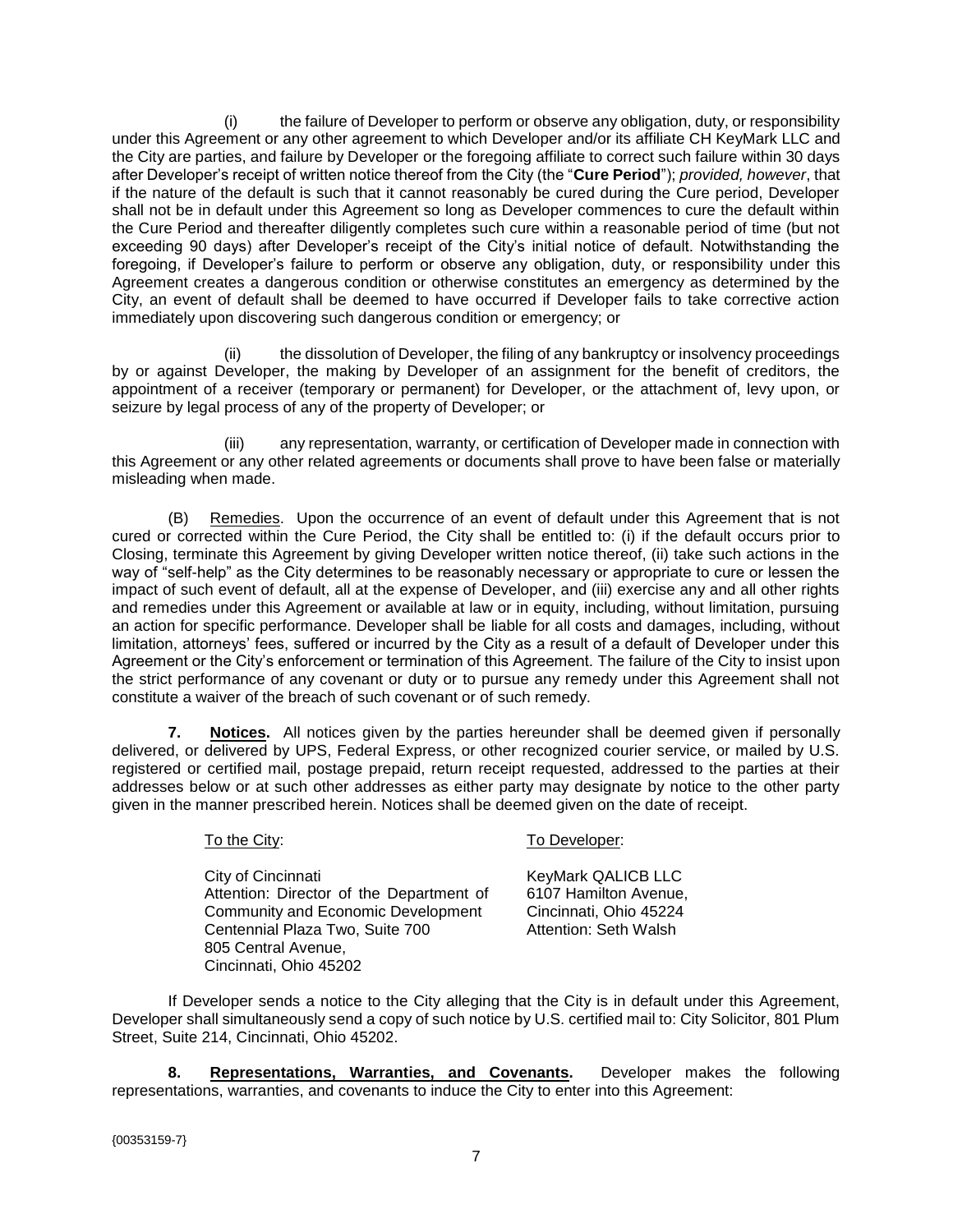(i) Developer is duly organized and validly existing under the laws of the State of Ohio, has properly filed all certificates and reports required to be filed by it under the laws of the State of Ohio, and is not in violation of any laws relevant to the transactions contemplated by this Agreement.

(ii) Developer has full power and authority to execute and deliver this Agreement and to carry out the transactions provided for herein. This Agreement has by proper action been duly authorized, executed, and delivered by Developer and all actions necessary have been taken to constitute this Agreement, when executed and delivered, valid and binding obligations of Developer.

(iii) Developer's execution, delivery, and performance of this Agreement and the transactions contemplated hereby will not violate any applicable laws, or any writ or decree of any court or governmental instrumentality, or Developer's organizational documents, or any mortgage, contract, agreement or other undertaking to which Developer is a party or which purports to be binding upon Developer or upon any of its assets, nor is Developer in violation or default of any of the foregoing.

(iv) There are no actions, suits, proceedings, or governmental investigations pending, or to the knowledge of Developer, threatened against or affecting Developer, or its parents, subsidiaries, or affiliates, at law or in equity or before or by any governmental authority that, if determined adversely, would impair the financial condition of such entity or its ability to perform its obligations with respect to the matters contemplated herein.

(v) Developer shall give prompt notice in writing to the City of the occurrence or existence of any litigation, labor dispute, or governmental proceedings or investigation affecting Developer that could reasonably be expected to interfere substantially with its normal operations or materially and adversely affect its financial condition or its completion of the Project.

(vi) The statements made in the documentation provided by Developer to the City that are descriptive of Developer or the Project have been reviewed by Developer and do not contain any untrue statement of a material fact or omit to state any material fact necessary in order to make such statements, in light of the circumstances under which they were made, not misleading.

(vii) With reference to Section 301-20 of the Cincinnati Municipal Code, neither Developer nor its affiliates owe any outstanding fines, penalties, judgments, water or other utility charges or other amounts to the City.

## **9. Reporting Requirements.**

(A) Submission of Records and Reports; Records Retention. Developer shall collect, maintain, and furnish to the City upon the City's request such accounting, financial, business, administrative, operational, and other reports, records, statements, and information as may be requested by the City pertaining to Developer, the Project, or this Agreement, including, without limitation, financial statements, bank statements, income tax returns, information pertinent to the determination of finances of the Project, and such reports and information as may be required for compliance with programs and projects funded by the City, Hamilton County, the State of Ohio, or any federal agency (collectively, "**Records and Reports**"). All Records and Reports compiled by Developer and furnished to the City shall be in such form as the City may from time to time require. Developer shall retain all Records and Reports for a period of 3 years after the completion of the Project.

(B) City's Right to Inspect and Audit. During construction and for a period of 3 years after completion of the Project, Developer shall permit the City and its designees and auditors to have reasonable access to and to inspect and audit Developer's Records and Reports. In the event any such inspection or audit discloses a material discrepancy with information previously provided by Developer to the City, Developer shall reimburse the City for its out-of-pocket costs associated with such inspection or audit.

## **10. General Provisions.**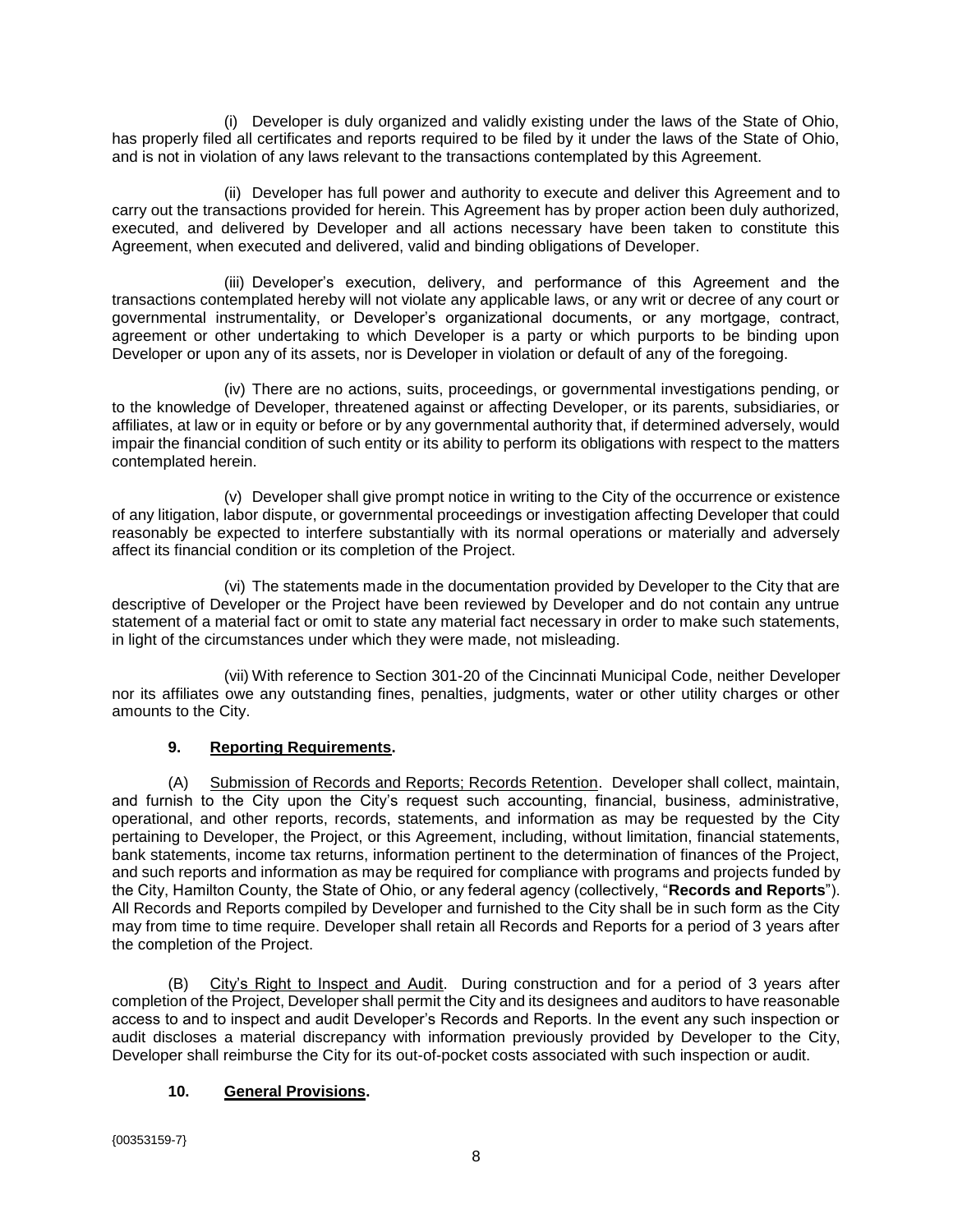(A) Assignment. Developer shall not assign its rights or obligations under this Agreement without the prior written consent of the City, which may be withheld in the City's sole and absolute discretion, and any attempt to do so without the City's consent shall, at the City's option, render this Agreement null and void.

(B) Entire Agreement. This Agreement (including the exhibits hereto) contains the entire agreement between the parties with respect to the subject matter hereof and supersedes any and all prior discussions, negotiations, representations, or agreements, written or oral, between them respecting the subject matter hereof.

(C) Amendments and Waivers. This Agreement may be amended, waived, or otherwise modified only by a written amendment signed by both parties.

(D) Governing Law. This Agreement shall be governed by and construed in accordance with the laws of the City of Cincinnati and the State of Ohio. All actions regarding this Agreement shall be brought in the Hamilton County Court of Common Pleas, and Developer agrees that venue in such court is proper. Developer hereby waives trial by jury with respect to any and all disputes arising under this Agreement.

(E) Binding Effect. This Agreement shall be binding upon and shall inure to the benefit of and be enforceable by and against the parties and their respective successors and permitted assigns.

(F) Captions. The captions of the various sections and paragraphs of this Agreement are not part of the context hereof and are only guides to assist in locating such sections and paragraphs and shall be ignored in construing this Agreement.

(G) Severability. If any part of this Agreement is held by a court of law to be void, illegal, or unenforceable, such part shall be deemed severed from this Agreement, and the balance of this Agreement shall remain in full force and effect.

(H) No Third Party Beneficiaries. No third party beneficiary rights are created by this Agreement.

(I) No Brokers. Developer represents to the City that it has not dealt with a real estate broker, salesperson, or other person who might claim entitlement to a fee or other compensation from either party as a result of the parties' execution of this Agreement.

(J) No Recording. This Agreement shall not be recorded in the Hamilton County Recorder's Office.

(K) Time. Time is of the essence with respect to the performance by Developer of its obligations under this Agreement.

(L) Official Capacity. All representations, warranties, covenants, agreements, and obligations of the City under this Agreement shall be effective to the extent authorized and permitted by applicable law. None of those representations, warranties, covenants, agreements, or obligations shall be deemed to be a representation, warranty, covenant, agreement, or obligation of any present or future officer, agent, employee, or attorney of the City in other than his or her official capacity.

(M) Conflict of Interest. No officer, employee, or agent of the City who exercises any functions or responsibilities in connection with the planning or carrying out of the Project shall have any personal financial interest, direct or indirect, in Developer or in the Project, and Developer shall take appropriate steps to assure compliance.

(N) Administrative Actions. To the extent permitted by applicable laws, and unless otherwise expressly provided in this Agreement, all actions taken or to be taken by the City under this Agreement may be taken by administrative action and shall not require legislative action of the City beyond the legislative action authorizing the execution of this Agreement.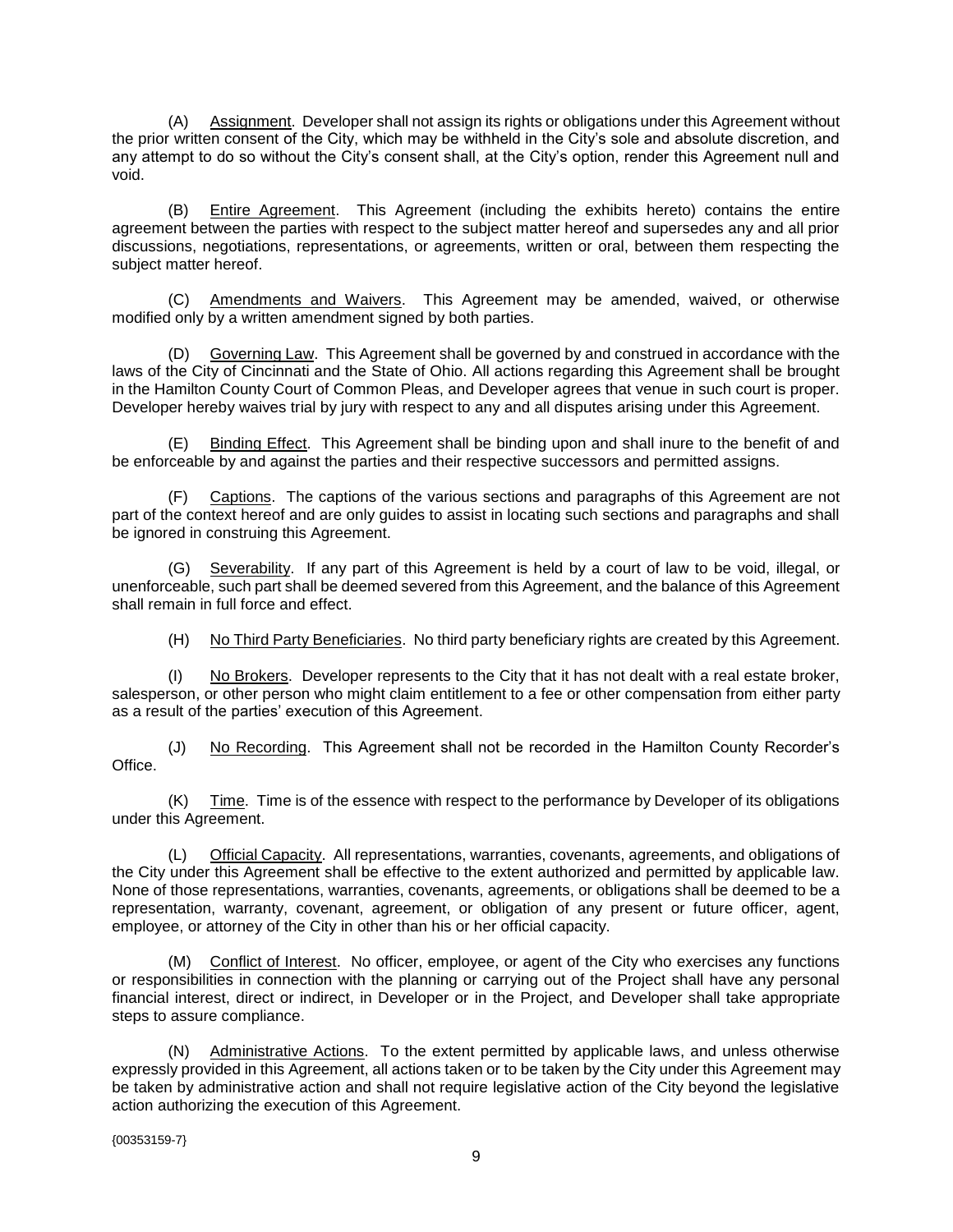(O) Counterparts and Electronic Signatures. This Agreement may be executed by the parties hereto in two or more counterparts and each executed counterpart shall be considered an original but all of which together shall constitute one and the same instrument. This Agreement may be executed and delivered by electronic signature; any original signatures that are initially delivered electronically shall be physically delivered as soon as reasonably possible.

**11. Coordinated Report Conditions.** Per Coordinated Report #21-2021, Developer shall abide by the following additional conditions:

(A) Metropolitan Sewer District of Greater Cincinnati: the Metropolitan Sewer District of Greater Cincinnati ("**MSD**") may require that Developer submit a Request for Availability for Sewer Service ("**RASS**"). The RASS will outline any additional MSD project requirements, including, without limitation, need for MSD tap permits, easements and/or an Ohio EPA Permit to Install, utilization of licensed and bonded sewer tappers with MSD, sewer inspection scheduling, project on-site separation of flow requirements, MSD detention requirements, MSD excavation/fill permitting and bonding, need for a grease interception system, and a reminder for the Project to coordinate with Stormwater Management Utility and GCWW for their specific additional detailed stormwater, detention, and flood plain requirements.

- (B) Buildings and Inspections (B&I):
	- a. Coordinated Site Review. Developer shall engage in, and comply with all recommendations from, a Coordinated Site Review process.
	- b. Subdivision and Consolidation Plats. Following the Closing and at no cost to the City, Developer shall conduct all necessary surveying work and prepare (A) a subdivision plat and legal description for the portions of Developer's Property that are comprised of the parking lot, and (B) a consolidation plat and legal description for the parking lot, which shall consolidate the Property with the necessary portions of the Developer's Property. Developer shall submit the subdivision plats and the consolidation plat to the City for review and approval (the City-approved subdivision plats and consolidation plat are individually referred to herein, respectively, as the "**Subdivision Plats**" and "**Consolidation Plat**" and collectively referred to as the "**Plats**"). Developer and DCED shall work collaboratively to secure all appropriate Office of the County Engineer, Hamilton County, Ohio and Office of the County Auditor, Hamilton County, Ohio approvals of the Plats, in accordance with applicable law and regulation. Prior to the issuance of any future building permits required for the Project, and at no cost to the City, Developer shall provide to the City recordable versions of the Plats and any other related necessary documentation required by the City and shall pay for all other fees and expenses associated with the approval and recording of such Plats.
- **12. Exhibits.** The following exhibits are attached hereto and made a part hereof:
	- Exhibit A *Legal Description*

Exhibit B – *Project Site*

Exhibit C – *Statement of Work, Budget, and Sources of Funds*

Exhibit D – *Form of Quitclaim Deed*

Exhibit E – *Additional Requirements* (incl. Addendum I - City's Prevailing Wage Determination)

[*SIGNATURE PAGE FOLLOWS*]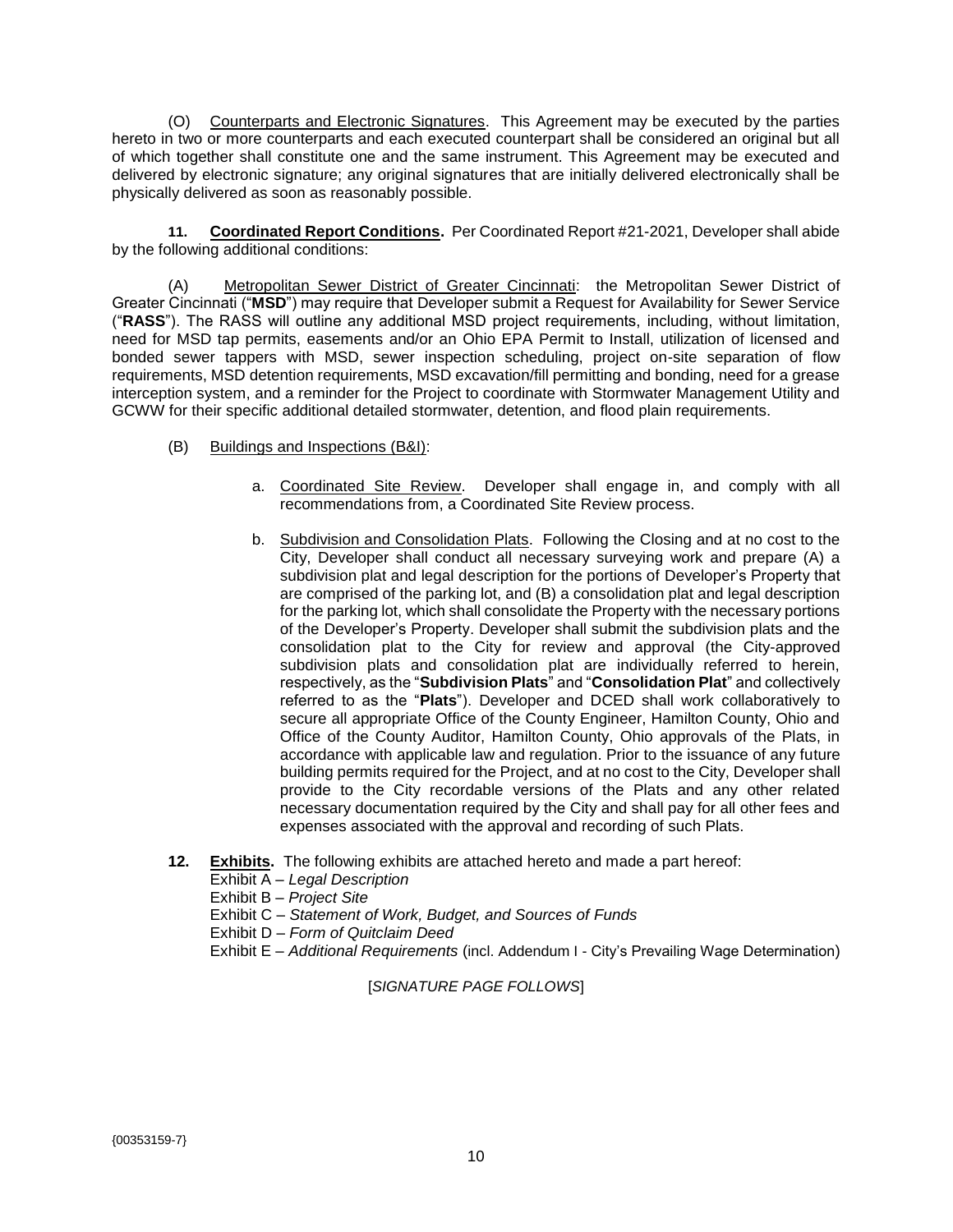Executed by the parties on the dates indicated below their respective signatures, effective as of the later of such dates (the "**Effective Date**").

## **CITY OF CINCINNATI**,

an Ohio municipal corporation

By:  $\_\_$ 

Paula Boggs Muething, City Manager

Date: \_\_\_\_\_\_\_\_\_\_\_\_\_\_\_\_, 2021

# **KEYMARK QALICB LLC**,

an Ohio limited liability company

| - |  | ___________ |  |
|---|--|-------------|--|
|   |  |             |  |

| <b>Printed Name:</b> |  |
|----------------------|--|
|                      |  |

Title: \_\_\_\_\_\_\_\_\_\_\_\_\_\_\_\_\_\_\_\_\_\_\_\_\_\_\_\_\_\_\_\_\_\_\_

Date: \_\_\_\_\_\_\_\_\_\_\_\_\_\_\_\_\_\_, 2021

Authorized by resolution dated \_\_\_\_\_\_\_\_\_\_.

Approved as to Form:

Assistant City Solicitor

| Certified Date: |  |
|-----------------|--|
|                 |  |

Fund/Code:

Amount:

By:

Karen Alder, City Finance Director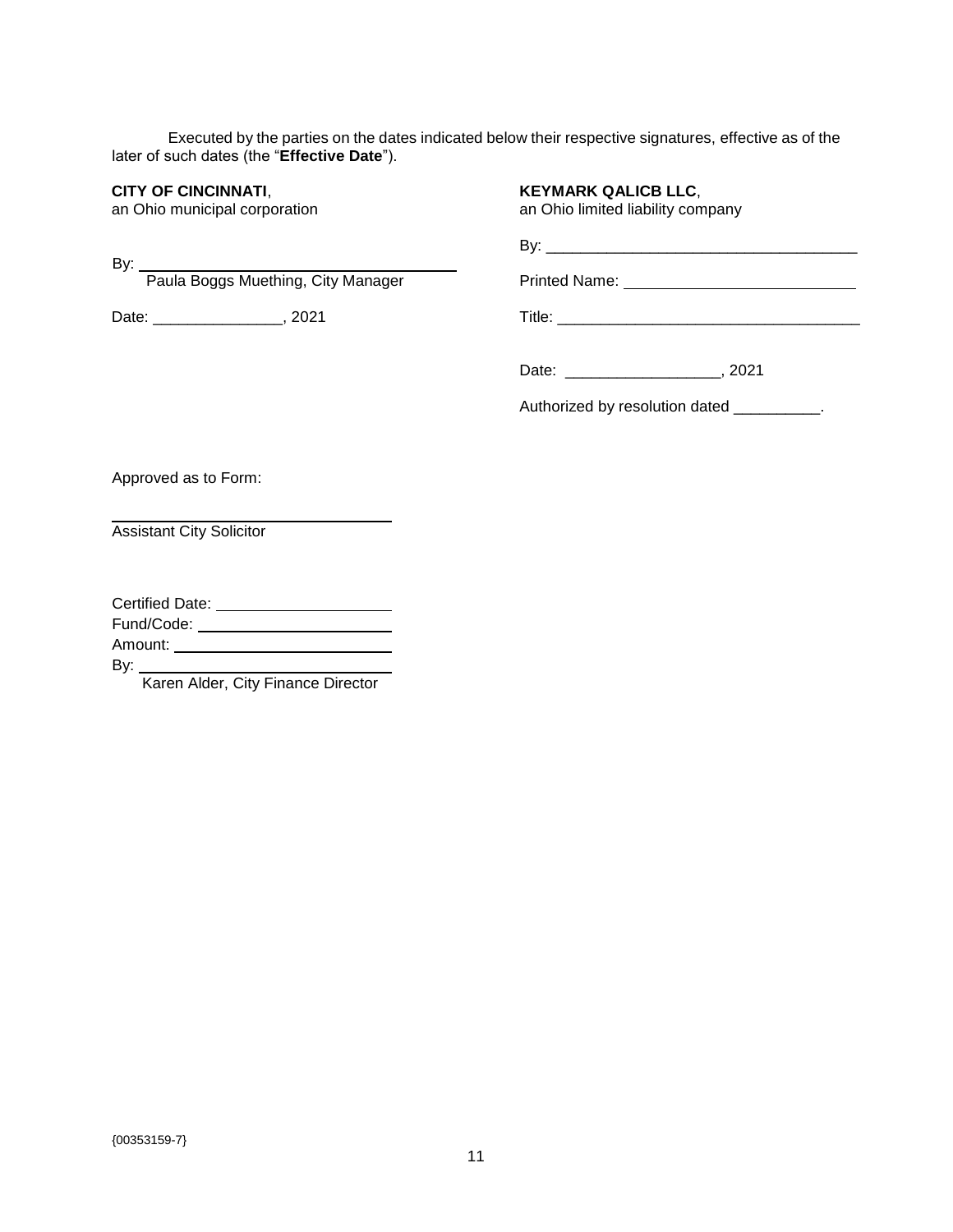#### Exhibit A to Property Sale and Development Agreement

#### *Legal Description*

Parcel ID No.: 233-0004-0145-00

Lying and being in Section 30, Town 3, Fractional Range 2, Mil Creek Township, in the City of Cincinnati, County of Hamilton, State of Ohio and being more particularly described as follows:

Beginning at the South West corner of Lot No. 5 of S. F. Cary's Second Subdivision, as the same is recorded in Plat Book 11, page 54, of the Hamilton County Recorder's Records; thence from said beginning point, South 87 degrees 7 minutes East, along the South line of said Lot 5, 75 feet; thence North 0 degrees 53 minutes East, on a line parallel with the East line of said Lot 5, 65 feet; thence North 87 degrees 7 minutes West, parallel with the South line of said Lot 5; 75 feet to the West line of Lot 5; thence South 0 degrees 53 minutes West; along the West line of said Lot 5, 65 feet to the South West corner of said lot and the place of beginning.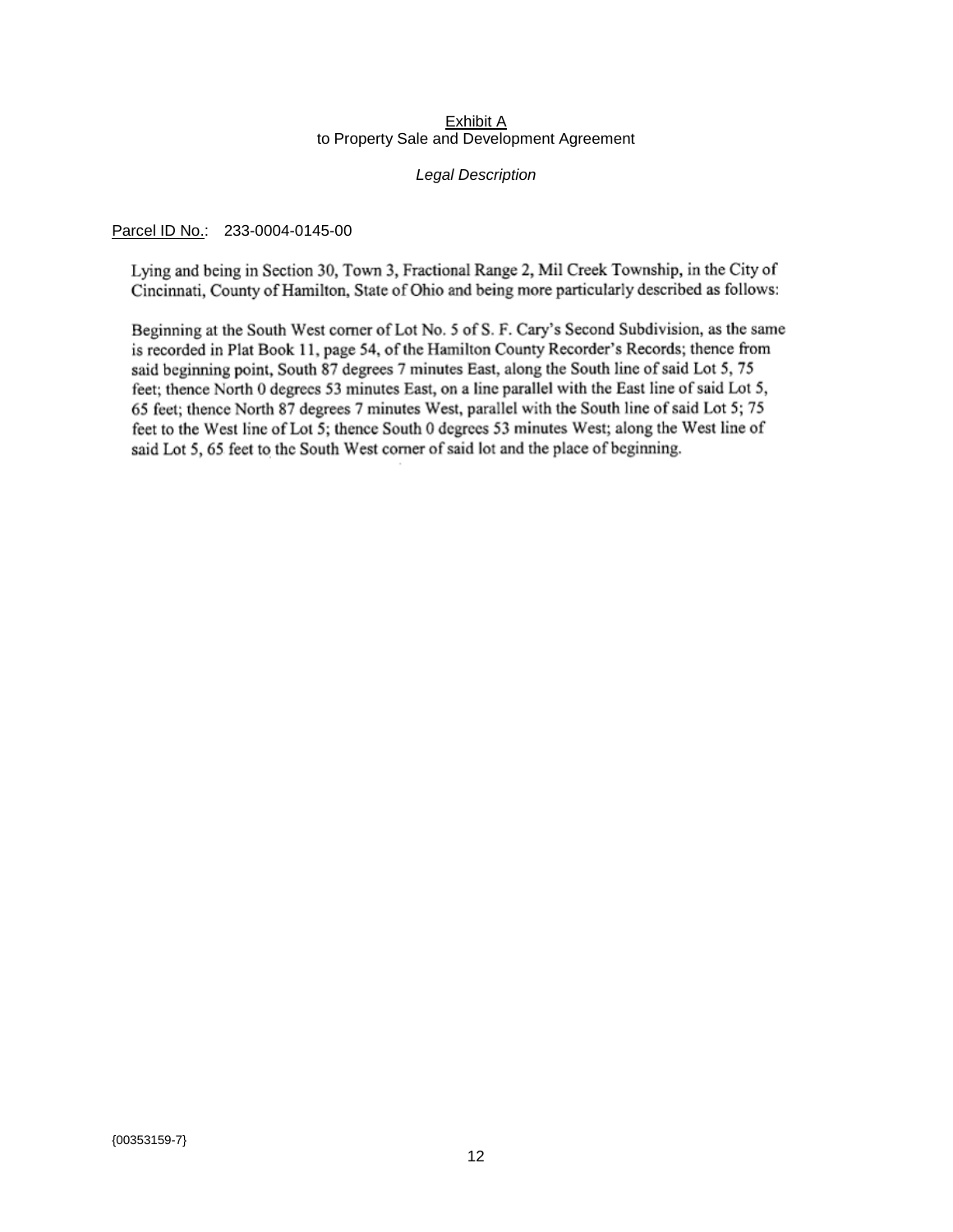#### Exhibit B to Property Sale and Development Agreement

#### *Project Site*

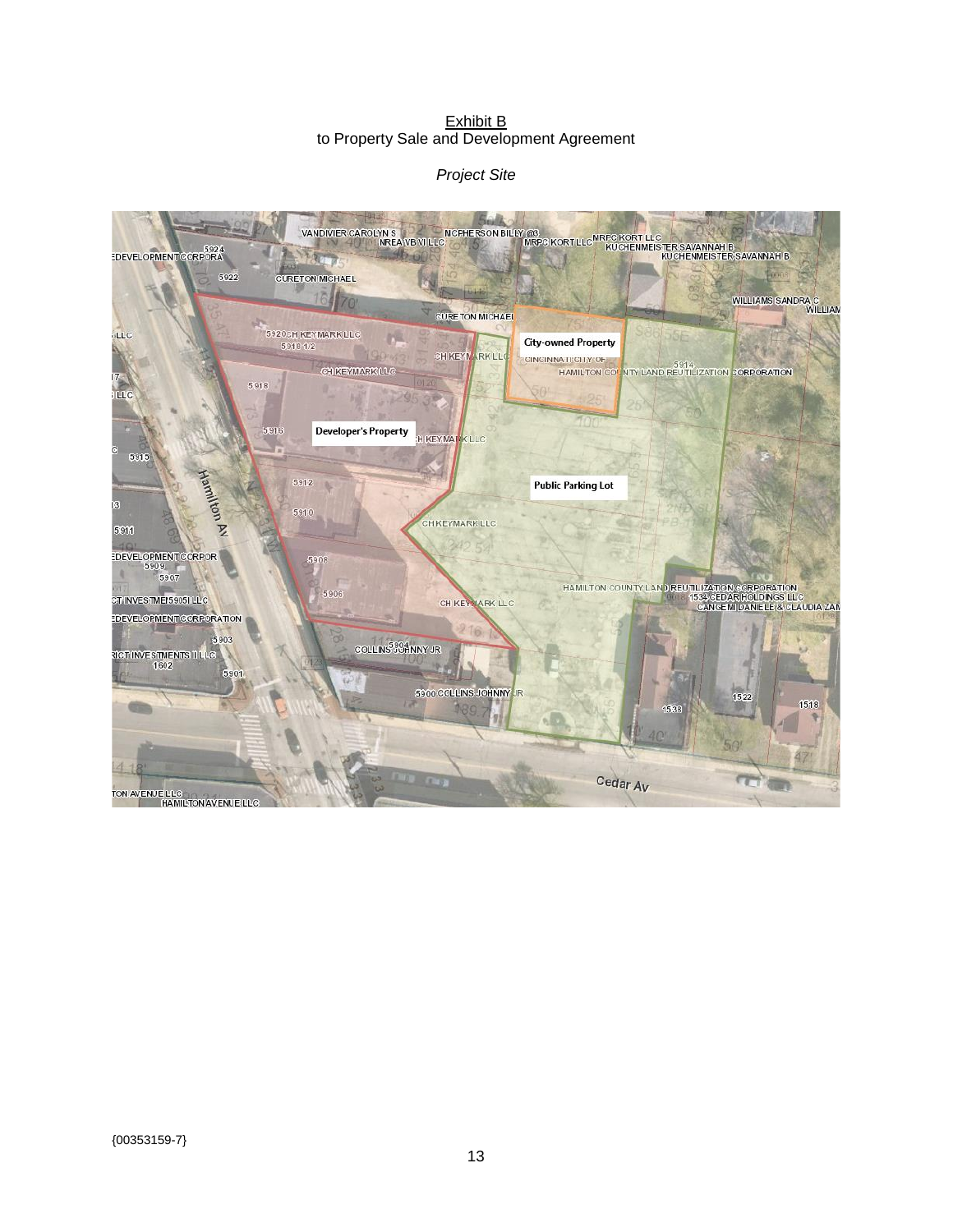#### Exhibit C to Property Sale and Development Agreement

#### *Statement of Work, Budget, and Sources of Funds*

## **I. STATEMENT OF WORK**

Developer shall make improvements to the existing parking lot located on the Property so that it is accessible to and may be utilized by the College Hill neighborhood as a public parking lot, which shall include, but not be limited to the following: Re-paving, lighting improvements, new perimeter fencing, and landscaping upgrades.

Developer shall exercise reasonable and good faith efforts to preserve said improvements in a clean and safe manner.

## **II. BUDGET**

| <b>Acquisition</b>             | \$1.00       |
|--------------------------------|--------------|
| <b>Hard Construction Costs</b> | \$395,500.00 |
| <b>Soft Costs</b>              | \$44,800.00  |
| <b>Total Development Costs</b> | \$440,300.00 |

## **III. SOURCES OF FUNDS**

| _oan                          | \$300,000.00 |
|-------------------------------|--------------|
| Equity                        | \$140,300.00 |
| <b>Total Sources of Funds</b> | \$440,300.00 |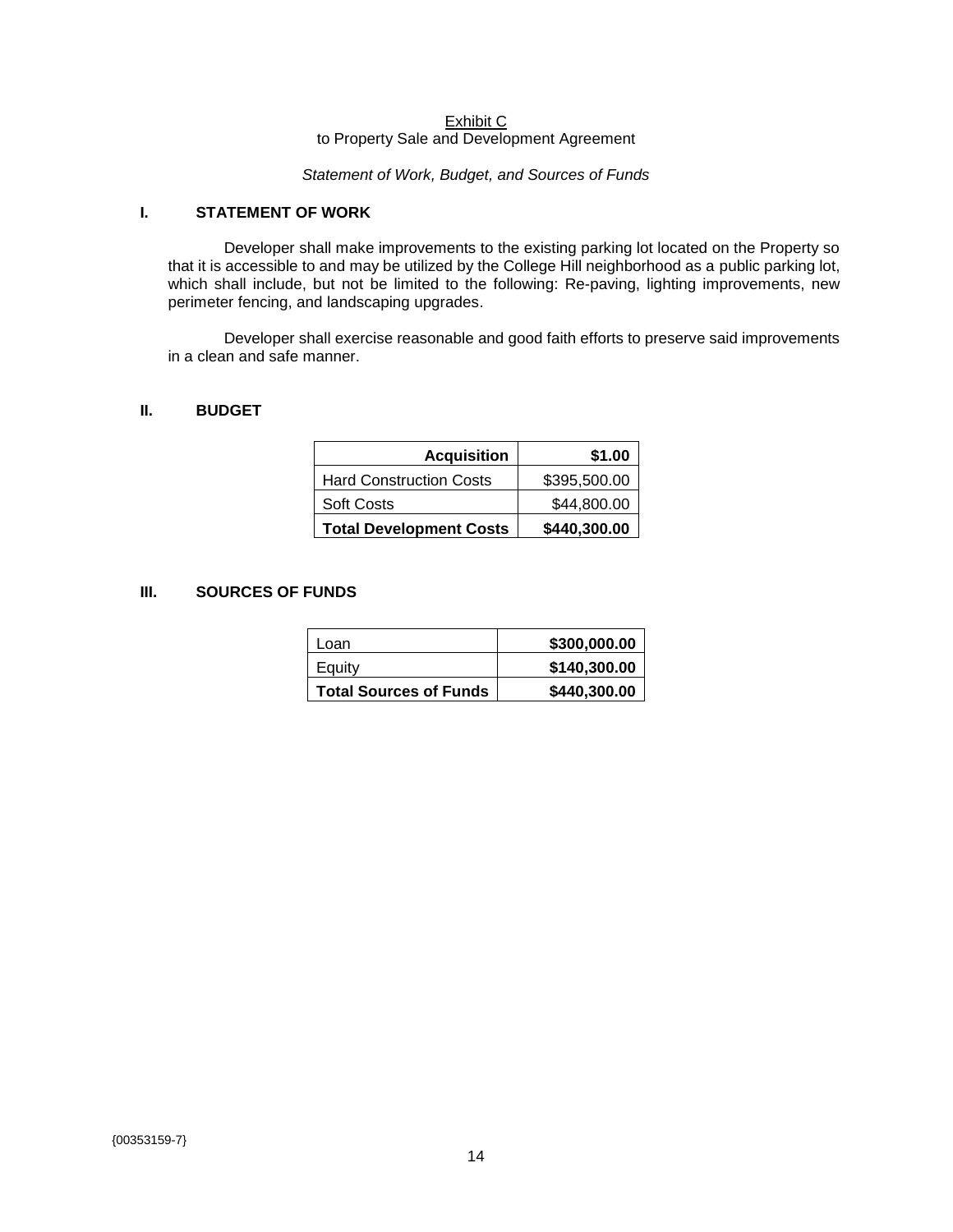Exhibit D to Property Sale and Development Agreement

*Form of Quitclaim Deed*

[SEE ATTACHED]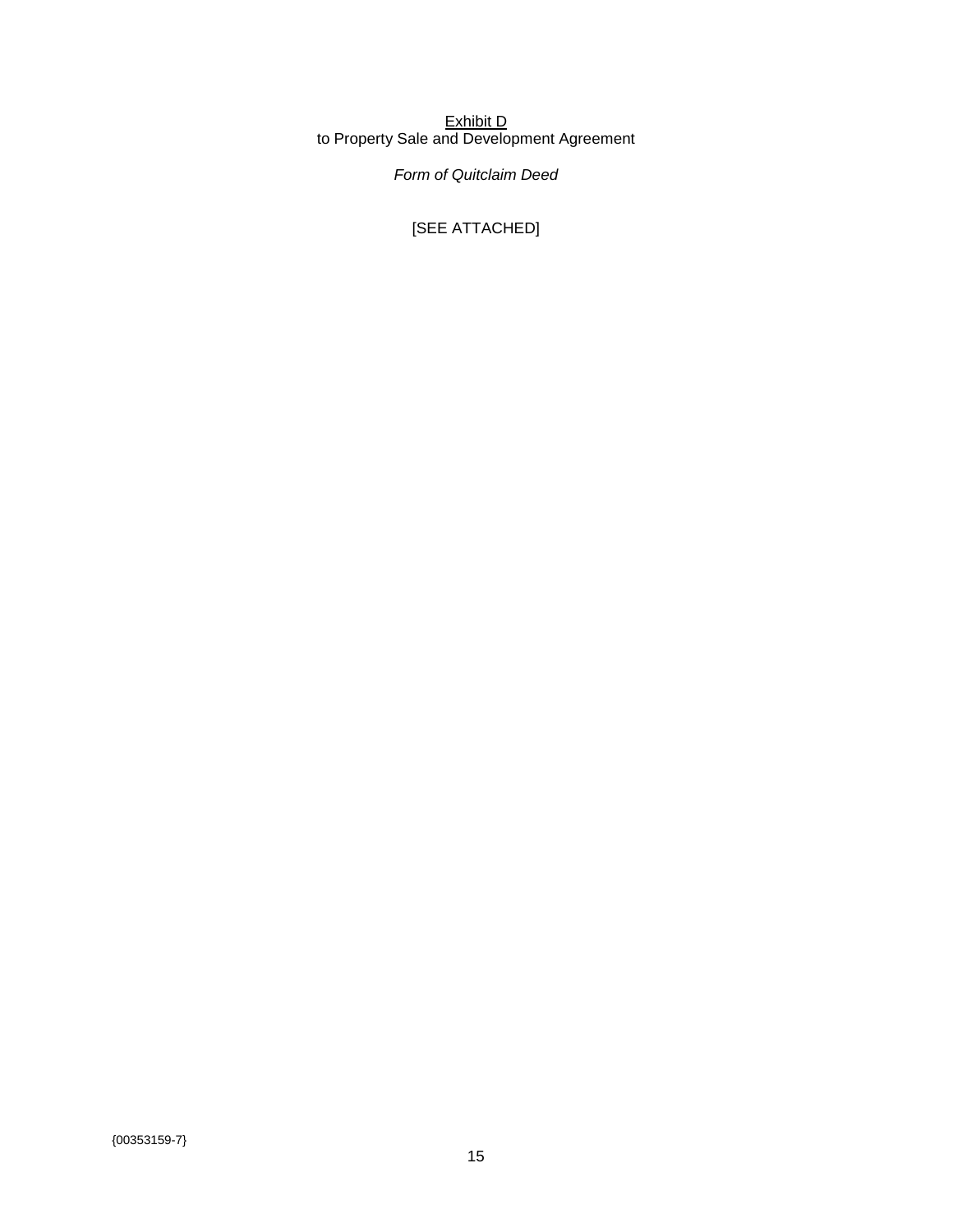------------------------------------------------ space above for recorder ------------------------------------------------

## **QUITCLAIM DEED**

The **CITY OF CINCINNATI**, an Ohio municipal corporation (the "**City**"), having an address of 801 Plum Street, for valuable consideration paid, hereby grants and conveys to **KEYMARK QALICB LLC**, an Ohio limited liability company, the address of which is 6107 Hamilton Avenue, Cincinnati, Ohio 45224 ("**Grantee**"), all of the City's right, title, and interest in and to the real property described on Exhibit A (*Legal Description*) hereto (the "**Property**").

| Property Address:      | 1537 Marlowe Avenue, Cincinnati, Ohio 45224 (landlocked parcel located |
|------------------------|------------------------------------------------------------------------|
|                        | near the Northeast corner of Hamilton Avenue and Cedar Avenue)         |
| Auditor's Parcel No.:_ | 233-0004-0145-00                                                       |

*Covenants and Restrictions in favor of the City of Cincinnati:* The City conveys the Property to Grantee subject to the covenants and restrictions set forth on Exhibit B (*Covenants and Restrictions*) hereto, which shall "run with the land" and be binding upon Grantee and its successors-in-interest with respect to the Property.

This conveyance was authorized by Ordinance No. \_\_\_\_\_\_\_-2021, passed by Cincinnati City Council on \_\_\_\_\_\_\_\_\_\_\_, 2021.

Prior instrument references: Official Record 9940, Page 1861, Hamilton County, Ohio Records.

[*Signature Page Follows*]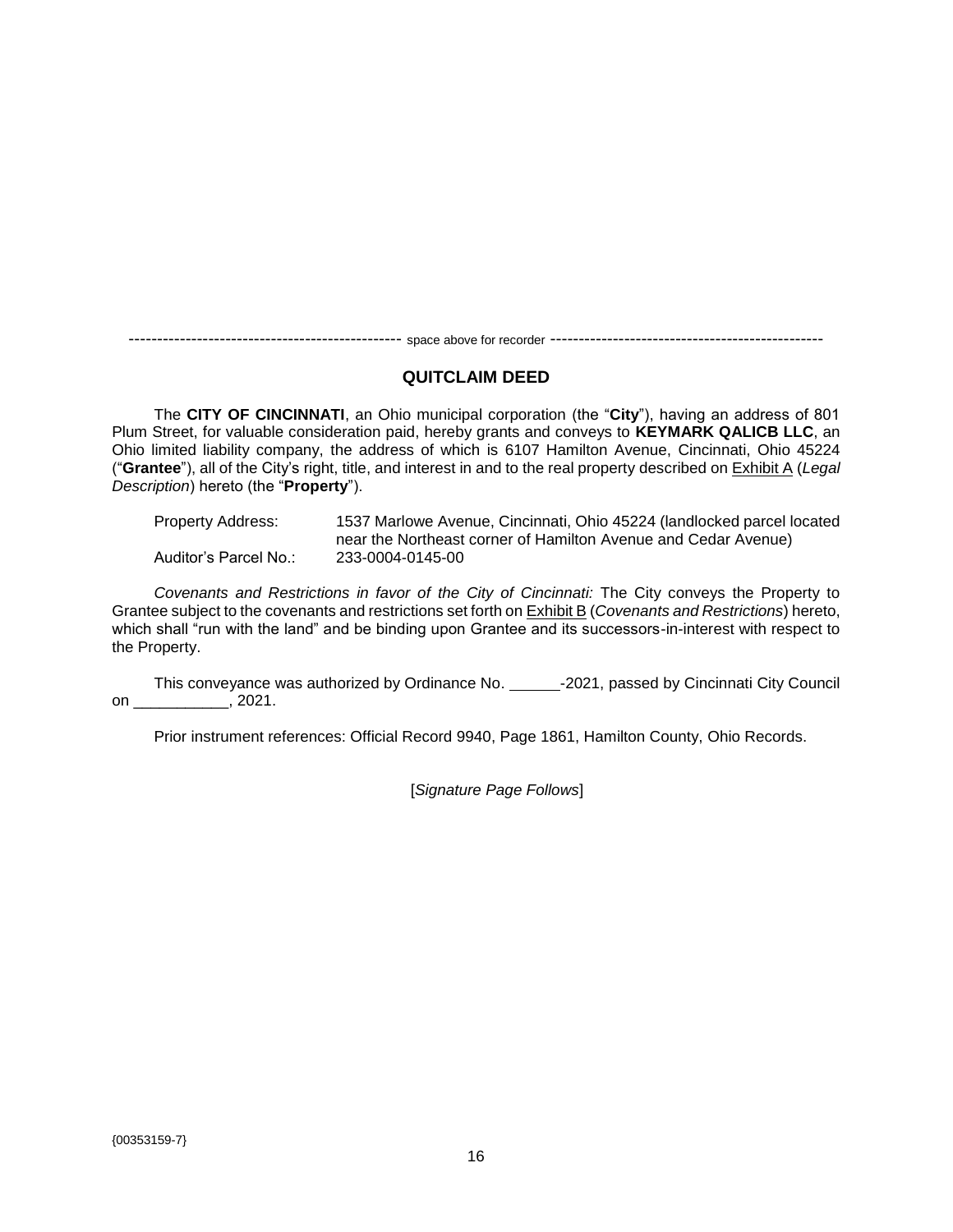Executed on  $\qquad \qquad$ , 2021.

#### CITY OF CINCINNATI

| By: |
|-----|
|-----|

STATE OF OHIO ) SS: COUNTY OF HAMILTON )

The foregoing instrument was acknowledged before me this <u>equal</u> of **example 10**, 2021, by \_\_\_\_\_\_\_\_\_\_\_\_\_\_\_\_\_\_\_\_\_\_\_\_\_\_\_\_\_\_ the \_\_\_\_\_\_\_\_\_\_\_\_\_\_\_\_\_\_\_\_\_\_\_\_\_\_\_\_ of the City of Cincinnati, an Ohio municipal corporation, on behalf of the municipal corporation. The notarial act certified hereby is an acknowledgement. No oath or affirmation was administered to the signer with regard to the notarial act certified hereby.

> Notary Public My commission expires:

Approved as to Form:

Assistant City Solicitor

This instrument prepared by:

City of Cincinnati Law Department 801 Plum Street, Suite 214 Cincinnati, Ohio 45202

Exhibits. The following exhibits are attached hereto and made a part hereof: Exhibit A - *Legal Description* Exhibit B - *Covenants and Restrictions*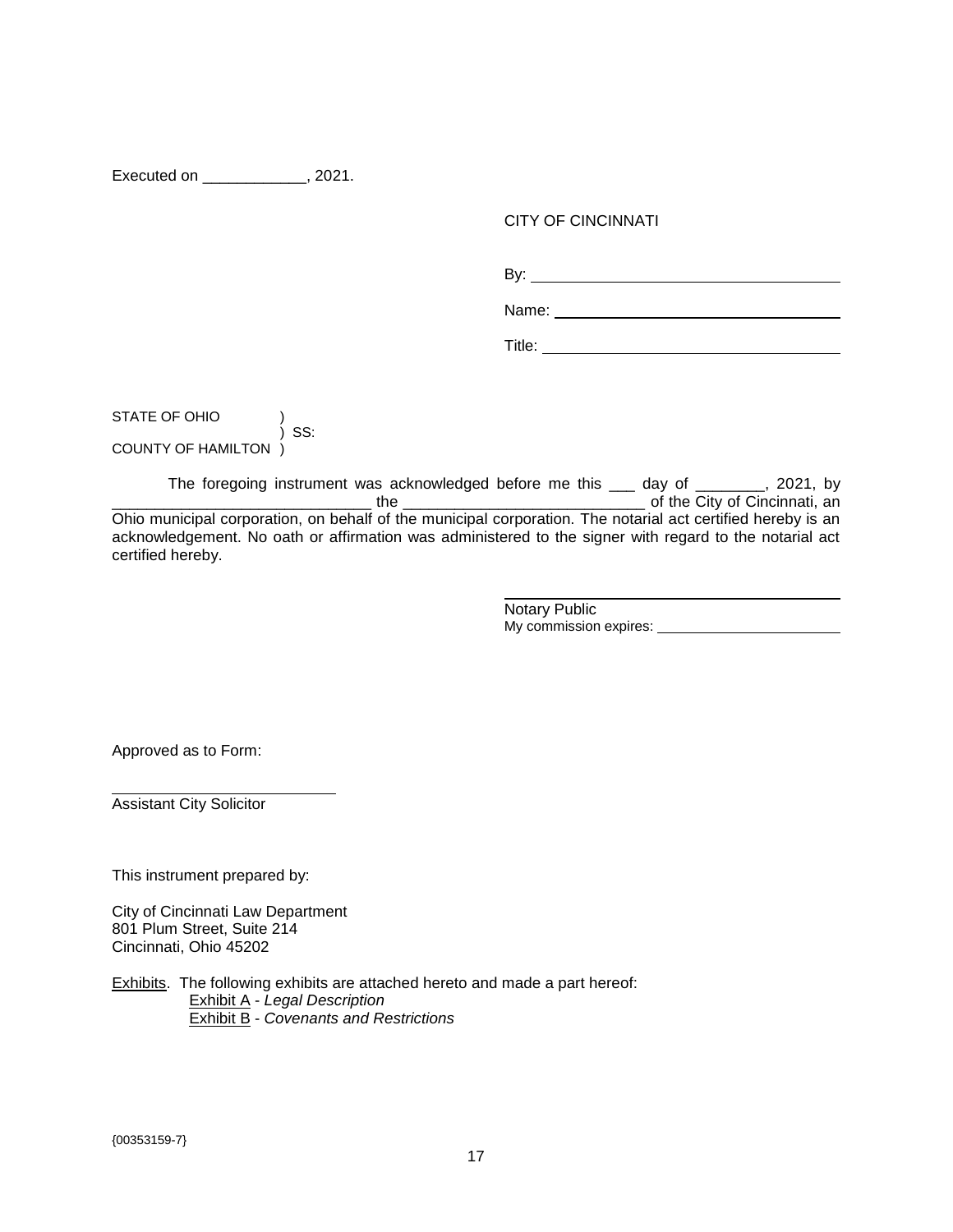#### Exhibit A to Quitclaim Deed

#### *Legal Description*

Parcel ID No.: 233-0004-0145-00

Lying and being in Section 30, Town 3, Fractional Range 2, Mil Creek Township, in the City of Cincinnati, County of Hamilton, State of Ohio and being more particularly described as follows:

Beginning at the South West corner of Lot No. 5 of S. F. Cary's Second Subdivision, as the same is recorded in Plat Book 11, page 54, of the Hamilton County Recorder's Records; thence from said beginning point, South 87 degrees 7 minutes East, along the South line of said Lot 5, 75 feet; thence North 0 degrees 53 minutes East, on a line parallel with the East line of said Lot 5, 65 feet; thence North 87 degrees 7 minutes West, parallel with the South line of said Lot 5; 75 feet to the West line of Lot 5; thence South 0 degrees 53 minutes West; along the West line of said Lot 5, 65 feet to the South West corner of said lot and the place of beginning.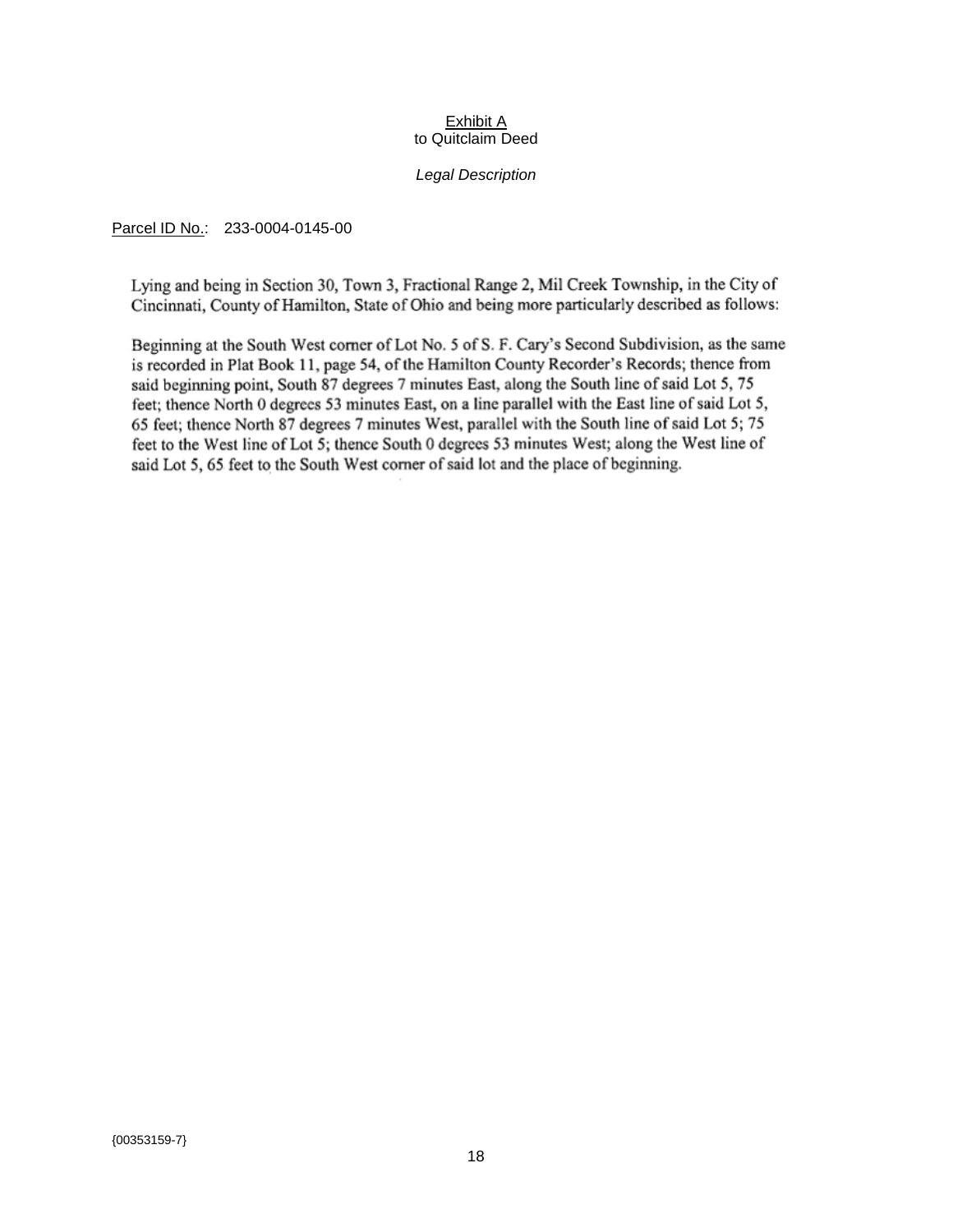#### Exhibit B to Quitclaim Deed

#### *Covenants and Restrictions*

(a) Covenant to Construct and Maintain Parking Lot. As provided in that certain *Property Sale and Development Agreement* between the parties dated \_\_\_\_\_\_\_\_\_\_, 20\_\_ (the "**Development Agreement**"), Grantee, at no expense to the City, shall make improvements to a paved surface parking lot on the Property in accordance with the terms of the Development Agreement, and shall thereafter maintain the parking lot in good condition and repair and utilize the same as a public parking lot through the Restriction Period, as defined below (the "**Covenant**"). Grantee shall not use the Property for any other reason.

(b) Enforcement. The City is the beneficiary of this Covenant. In the event of Grantee's breach of this Covenant and subsequent failure to correct said breach during the Cure Period (as defined in the Development Agreement) after Grantee's receipt of the City's initial notice of default, the City shall have the right (but not the obligation) to require that Grantee pay damages to the City in the amount of \$9,600, representing the fair market value of the Property as of the Effective Date (as defined in the Development Agreement), payable no later than thirty (30) days after the City's written demand. The rights and remedies of the City are cumulative, and each and every provision hereof shall apply to and be enforceable by an action at law or equity instituted by the City against the owner of the Property. Any failure of the City to enforce the Covenant shall not be deemed a waiver of the City's right to do so thereafter. Unless expressly set forth in this Quitclaim Deed, there are no third-party beneficiaries of the Covenant. This Covenant shall not be amended, released, extinguished, or otherwise modified without the prior written consent of the City, which consent may be withheld in its sole and absolute discretion.

(c) Restriction Period (20 Years). The Covenant shall remain in effect for a period of twenty (20) years following Grantee's completion of construction of the parking lot (the "**Restriction Period**"). The foregoing notwithstanding, if a breach of the Covenant occurs prior thereto, as determined by the City, the Covenant shall remain in full force and effect until such time as the Covenant has been in place, without any breach, for a period of twenty (20) years (for clarity, the period of time during which there is an on-going breach of the Covenant shall not be included in the 20-year period.) Upon the expiration of the Covenant, the City, at Grantee's request, shall execute and deliver to Grantee a recordable termination of the Covenant for recording in the Hamilton County, Ohio Records.

(d) Covenants Run with the Land. The Covenant shall be a "covenant running with the land" and shall be binding upon Grantee and its successors-in-interest, for the benefit of the City.

\* \* \*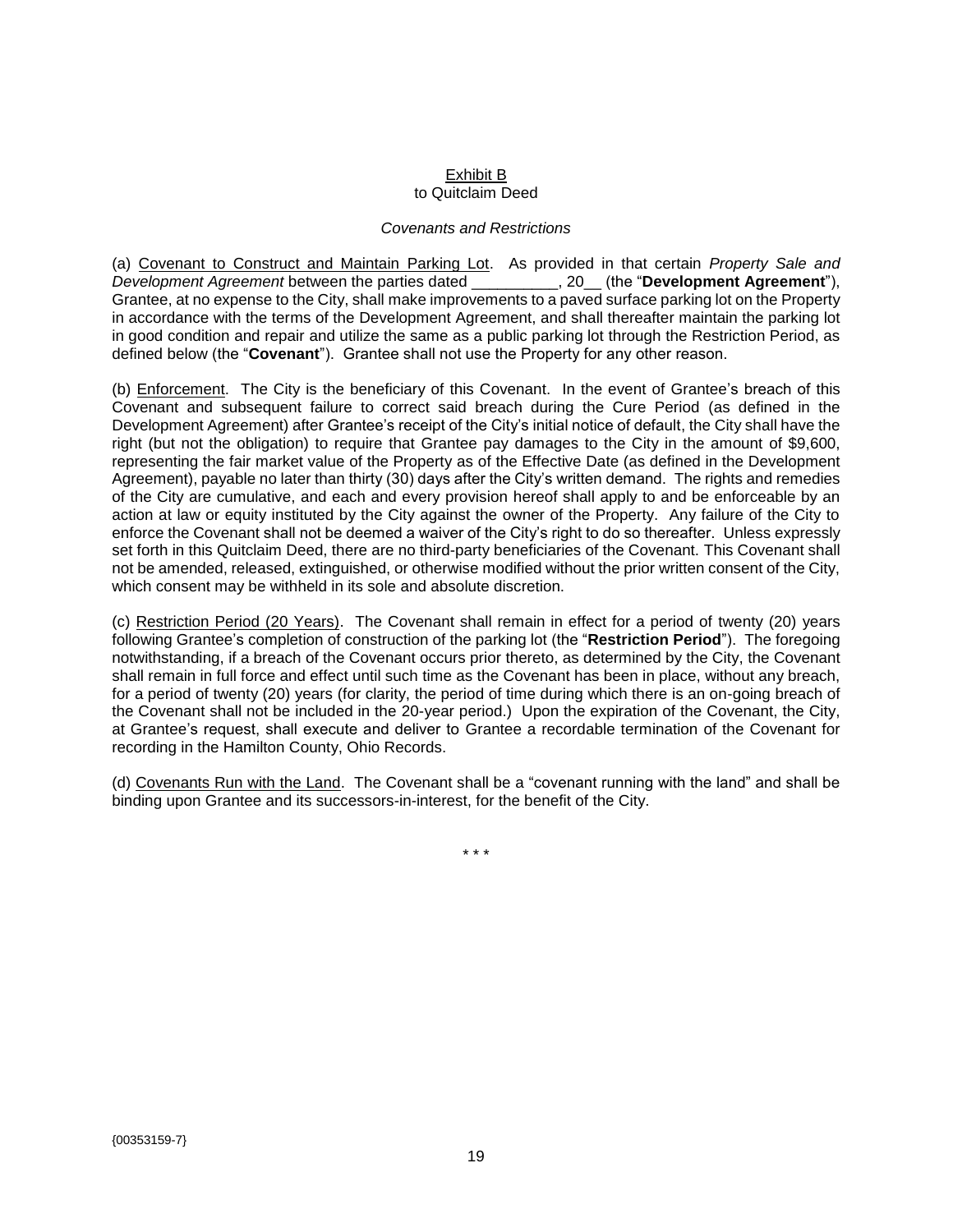#### Exhibit E to Property Sale and Development Agreement

#### *Additional Requirements*

Developer and Developer's general contractor shall comply with all applicable statutes, ordinances, regulations, and rules of the government of the United States, State of Ohio, County of Hamilton, and City of Cincinnati (collectively, "**Government Requirements**"), including the Government Requirements listed below, to the extent that they are applicable. Developer hereby acknowledges and agrees that (a) the below listing of Government Requirements is not intended to be an exhaustive list of Government Requirements applicable to the Project, Developer, or Developer's contractors, subcontractors or employees, either on the City's part or with respect to any other governmental entity, and (b) neither the City nor its Law Department is providing legal counsel to or creating an attorney-client relationship with Developer by attaching this Exhibit to the Agreement.

This Exhibit serves two functions:

(i) Serving as a Source of Information with Respect to Government Requirements. This Exhibit identifies certain Government Requirements that may be applicable to the Project, Developer, or its contractors and subcontractors. Because this Agreement requires that Developer comply with all applicable laws, regulations, and other Government Requirements (and in certain circumstances to cause others to do so), this Exhibit flags certain Government Requirements that Developers, contractors and subcontractors regularly face in constructing projects or doing business with the City. To the extent a Developer is legally required to comply with a Government Requirement, failure to comply with such a Government Requirement is a violation of the Agreement.

(ii) Affirmatively Imposing Contractual Obligations. If certain conditions for applicability are met, this Exhibit also affirmatively imposes contractual obligations on Developer, even where such obligations are not imposed on Developer by Government Requirements. As described below, the affirmative obligations imposed hereby are typically a result of policies adopted by City Council which, per Council's directive, are to be furthered by the inclusion of certain specified language in some or all City contracts. The City administration (including the City's Department of Community and Economic Development) is responsible for implementing the policy directives promulgated by Council (which typically takes place via the adoption of motions or resolutions by Council), including, in certain circumstances, by adding specific contractual provisions in City contracts such as this Agreement.

(A) Construction Workforce.

(i) Applicability. Consistent with the limitations contained within the City Resolutions identified in clause (ii) below, this Section (A) shall not apply to contracts with the City other than construction contracts, or to construction contracts to which the City is not a party. For the avoidance of doubt, this Agreement is a construction contract solely to the extent that it directly obligates Developer to assume the role of a general contractor on a construction project for public improvements such as police stations or other government buildings, public parks, or public roadways.

The Construction Workforce Goals are not applicable to future work (such as repairs or modifications) on any portion of the Project. The Construction Workforce Goals are not applicable to the purchase of specialty fixtures and trade fixtures.

(ii) Requirement. In furtherance of the policy enumerated in City Resolutions No. 32-1983 and 21-1998 concerning the inclusion of minorities and women in City construction work, if Developer is performing construction work for the City under a construction contract to which the City is a party, Developer shall use Best Efforts to achieve a standard of no less than 11.8% Minority Persons (as defined below) and 6.9% females (of whom at least one-half shall be Minority Persons) in each craft trade in Developer and its general contractor's aggregate workforce in Hamilton County, to be achieved at least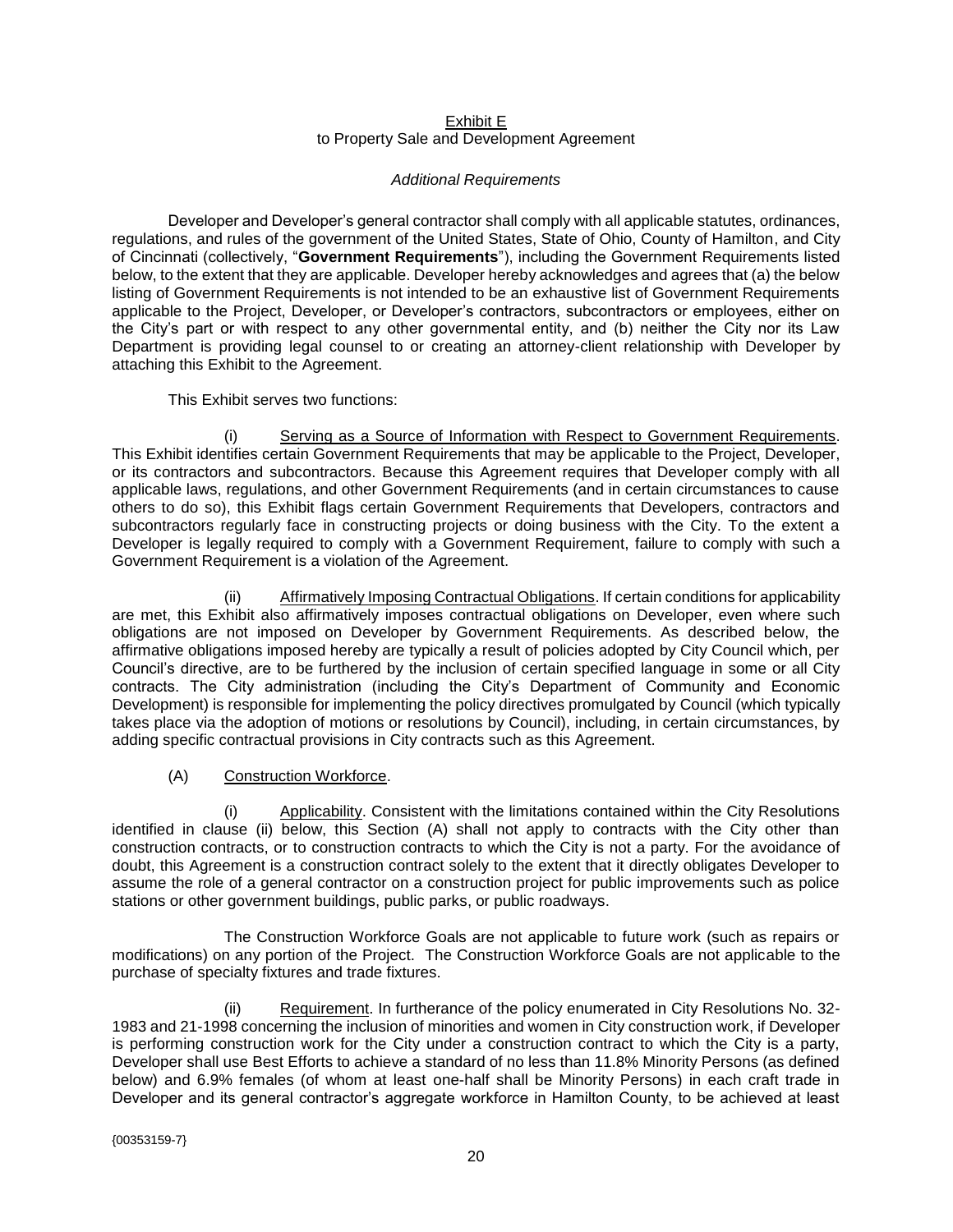halfway through the construction contract (or in the case of a construction contract of six months or more, within 60 days of beginning the construction contract) (collectively, the "**Construction Workforce Goals**").

As used herein, the following terms shall have the following meanings:

(a) "**Best Efforts**" means substantially complying with all of the following as to any of its employees performing such construction, and requiring that all of its construction subcontractors substantially comply with all of the following: (1) solicitation of Minority Persons as potential employees through advertisements in local minority publications; and (2) contacting government agencies, private agencies, and/or trade unions for the job referral of qualified Minority Persons.

(b) "**Minority Person**" means any person who is Black, Asian or Pacific Islander, Hispanic, American Indian or Alaskan Native.

(c) "**Black**" means a person having origin in the black racial group of Africa.

(d) "**Asian or Pacific Islander**" means a person having origin in the original people of the Far East or the Pacific Islands, which includes, among others, China, India, Japan, Korea, the Philippine Islands, Malaysia, Hawaii and Samoa.

(e) "**Hispanic**" means a person of Mexican, Puerto Rican, Cuban, Central or South American or other Spanish cultural origin.

(f) "**American Indian**" or "**Alaskan Native**" means a person having origin in any of the original people of North America and who maintains cultural identification through tribal affiliation.

## (B) Trade Unions; Subcontracts; Competitive Bidding.

(i) Meeting and Conferring with Trade Unions.

(a) Applicability. Per City of Cincinnati, Ordinance No. 130-2002, this requirement is limited to transactions in which Developer receives City funds or other assistance (including, but not limited to, the City's construction of public improvements to specifically benefit the Project, or the City's sale of real property to Developer at below fair market value).

(b) Requirement. This Agreement may be subject to the requirements of City of Cincinnati, Ordinance No. 130-2002, as amended or superseded, providing that, if Developer receives City funds or other assistance, Developer and its general contractor, prior to the commencement of construction of the Project and prior to any expenditure of City funds, and with the aim of reaching comprehensive and efficient project agreements covering all work done by Developer or its general contractor, shall meet and confer with: the trade unions representing all of the crafts working on the Project, and minority, female, and locally-owned contractors and suppliers potentially involved with the construction of the Project. At this meeting, Developer and/or its general contractor shall make available copies of the scope of work and if prevailing wage rates apply, the rates pertaining to all proposed work on the Project. Not later than ten (10) days following Developer and/or its general contractor's meet and confer activity, Developer shall provide to the City, in writing, a summary of Developer and/or its general contractor's meet and confer activity.

#### (ii) Contracts and Subcontracts; Competitive Bidding.

(a) Applicability. This clause (ii) is applicable to "construction contracts" under Cincinnati Municipal Code Chapter 321. Municipal Code Chapter 321 defines "construction" as "any construction, reconstruction, improvement, enlargement, alteration, repair, painting, decorating, wrecking or demolition, of any public improvement the total overall project cost of which is fairly estimated by Federal or Ohio statutes to be more than four thousand dollars and performed by other than full-time employees who have completed their probationary periods in the classified service of a public authority," and "contract"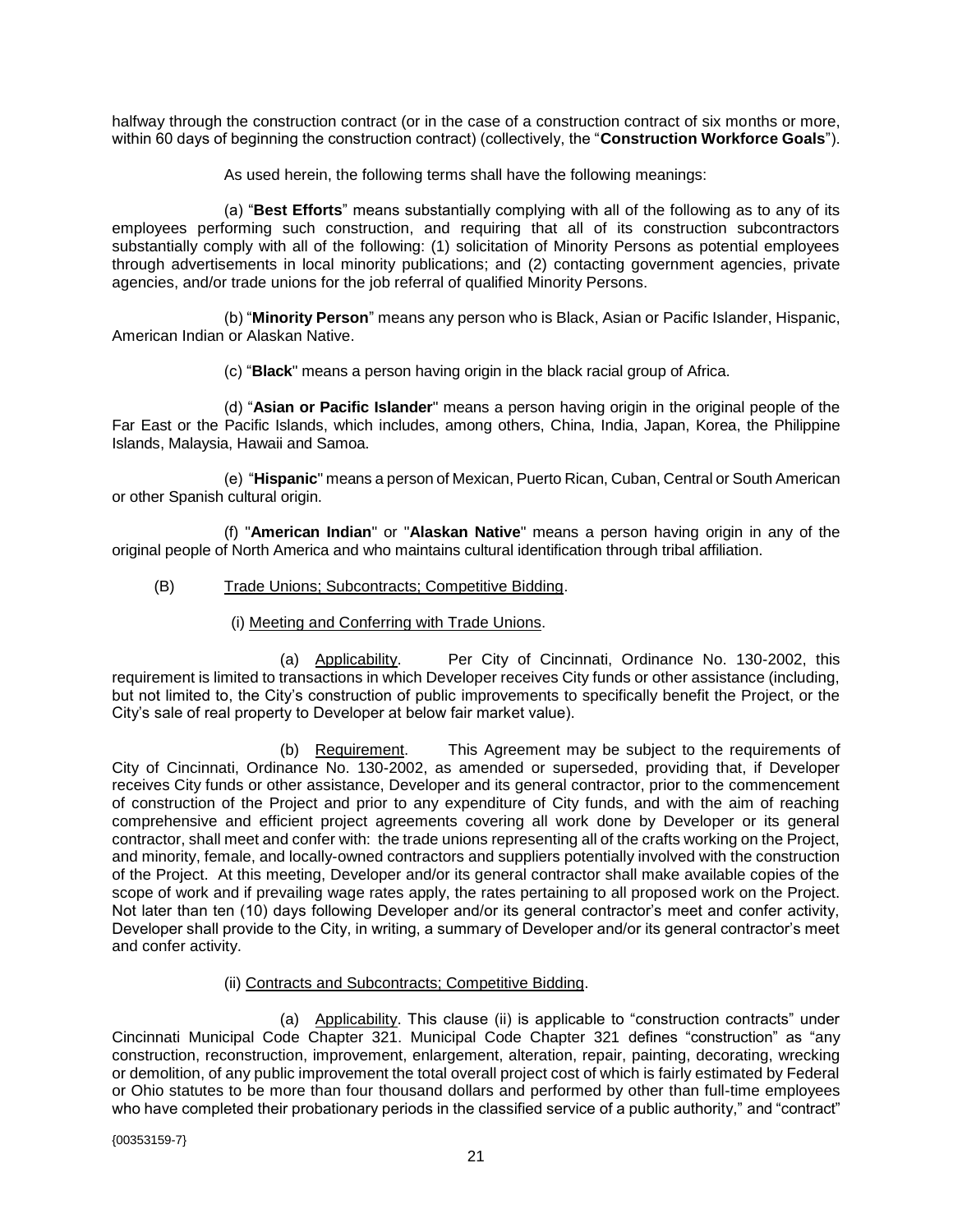as "all written agreements of the City of Cincinnati, its boards or commissions, prepared and signed by the city purchasing agent or a board or commission for the procurement or disposal of supplies, service or construction."

(b) Requirement. If CMC Chapter 321 applies to the Project, Developer is required to ensure that all contracts and subcontracts for the Project are awarded pursuant to a competitive bidding process that is approved by the City in writing. All bids shall be subject to review by the City. All contracts and subcontracts shall be expressly required by written agreement to comply with the provisions of this Agreement and the applicable City and State of Ohio laws, ordinances and regulations with respect to such matters as allocation of subcontracts among trade crafts, Small Business Enterprise Program, Equal Employment Opportunity, and Construction Workforce Goals.

#### (iii) Competitive Bidding for Certain City-Funded Development Agreements.

(a) Applicability. Pursuant to Ordinance No. 273-2002, the provision in clause (b) below applies solely where the Project receives in \$250,000 or more in direct City funding, and where such funding comprises at least 25% of the Project's budget. For the purposes of this clause (iii), "direct City funding" means a direct subsidy of City funds in the form of cash, including grants and forgivable loans, but not including public improvements, land acquisitions and sales, job creation tax credits, or tax abatements or exemptions.

(b) Requirement. This Agreement requires that Developer issue an invitation to bid on the construction components of the development by trade craft through public notification and that the bids be read aloud in a public forum. For purposes of this provision, the following terms shall be defined as set forth below:

(1) "Bid" means an offer in response to an invitation for bids to provide construction work.

(2) "Invitation to Bid" means the solicitation for quoted prices on construction specifications and setting a time, date and place for the submission of and public reading of bids. The place for the public reading of bids shall be chosen at the discretion of Developer; however, the place chosen must be accessible to the public on the date and time of the public reading and must have sufficient room capacity to accommodate the number of respondents to the invitation to bid.

(3) "Trade Craft" means (a) general construction work, (b) electrical equipment, (c) plumbing and gas fitting, (d) steam and hot water heating and air conditioning and ventilating apparatus, and steam power plant, (e) elevator work, and (f) fire protection.

(4) "Public Notification" means (a) advertisement of an invitation to bid with ACI (Allied Construction Industries) and the Dodge Report, and (b) dissemination of the advertisement (either by mail or electronically) to the South Central Ohio Minority Business Council, Greater Cincinnati Northern Kentucky African-American Chamber of Commerce, and the Hispanic Chamber of Commerce. The advertisement shall include a description of the "scope of work" and any other information reasonably necessary for the preparation of a bid, and it shall be published and disseminated no less than fourteen days prior to the deadline for submission of bids stated in the invitation to bid.

(5) "Read Aloud in a Public Forum" means all bids shall be read aloud at the time, date and place specified in the invitation for bids, and the bids shall be available for public inspection at the reading.

(C) City Building Code. All construction work must be performed in compliance with City building code requirements.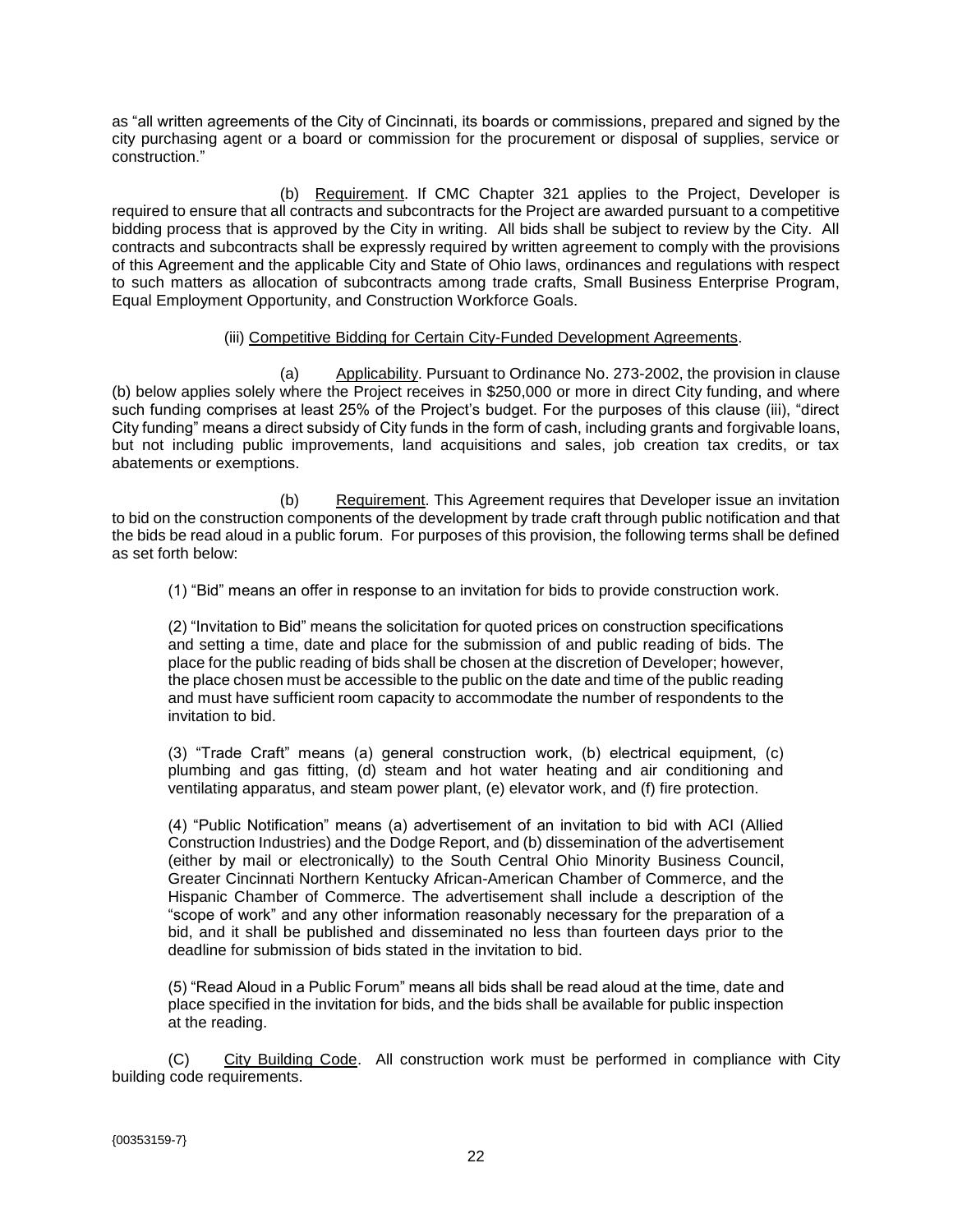(D) Lead Paint Regulations. All work must be performed in compliance with Chapter 3742 of the Ohio Revised Code, Chapter 3701-32 of the Ohio Administrative Code, and must comply with OSHA's Lead in Construction Regulations and the OEPA's hazardous waste rules. All lead hazard abatement work must be supervised by an Ohio Licensed Lead Abatement Contractor/Supervisor.

(E) Displacement. If the Project involves the displacement of tenants, Developer shall comply with all Government Requirements in connection with such displacement. If the City shall become obligated to pay any relocation costs or benefits or other sums in connection with the displacement of tenants, under Cincinnati Municipal Code Chapter 740 or otherwise, Developer shall reimburse the City for any and all such amounts paid by the City in connection with such displacement within twenty (20) days after the City's written demand.

## (F) Small Business Enterprise Program.

(i) Applicability. The applicability of Municipal Code Chapter 323 (Small Business Enterprise Program) is limited to construction contracts in excess of \$5,000. Municipal Code Chapter 323 defines "contract" as "a contract in excess of \$5,000.00, except types of contracts listed by the City purchasing agent as exempt and approved by the City Manager, for (a) construction, (b) supplies, (c) services, or (d) professional services." It defines "construction" as "any construction, reconstruction, improvement, enlargement, alteration, repair, painting, decorating, wrecking or demolition, of any public improvement the total overall project cost of which is fairly estimated by Federal or Ohio statutes to be more than \$4,000 and performed by other than full-time employees who have completed their probationary periods in the classified service of a public authority." To the extent Municipal Code Chapter 323 does not apply to this Agreement, Developer is not subject to the various reporting requirements described in this Section (F).

(ii) Requirement. The City has an aspirational goal that 30% of its total dollars spent for construction and 15% of its total dollars spent for supplies/services and professional services be spent with Small Business Enterprises ("SBE"s), which include SBEs owned by minorities and women. Accordingly, subject to clause (i) above, Developer and its general contractor shall use its best efforts and take affirmative steps to assure that SBEs are utilized as sources of supplies, equipment, construction, and services, with the goal of meeting 30% SBE participation for construction contracts and 15% participation for supplies/services and professional services contracts. An SBE means a consultant, supplier, contractor or subcontractor who is certified as an SBE by the City in accordance with Cincinnati Municipal Code ("CMC") Chapter 323. (A list of SBEs may be obtained from the Department of Economic Inclusion or from the City's web page, [http://cincinnati.diversitycompliance.com.](http://cincinnati.diversitycompliance.com/)) Developer and its general contractor may refer interested firms to the Department of Economic Inclusion for review and possible certification as an SBE, and applications may also be obtained from such web page. If the SBE program is applicable to this Agreement, as described in clause (i) above, Developer agrees to take (or cause its general contractor to take) at least the following affirmative steps:

(1) Including qualified SBEs on solicitation lists.

(2) Assuring that SBEs are solicited whenever they are potential sources. Contractor must advertise, on at least two separate occasions, both in local minority publications and in other local newspapers of general circulation, invitations to SBEs to provide services, to supply materials or to bid on construction contracts for the Project. Contractor is encouraged to use the internet and similar types of advertising to reach a broader audience, but these additional types of advertising cannot be used as substitutes for the above.

(3) When economically feasible, dividing total requirements into small tasks or quantities so as to permit maximum SBE participation.

(4) When needs permit, establishing delivery schedules that will encourage participation by SBEs.

(iii) Subject to clause (i) above, if any subcontracts are to be let, Developer shall require the prime contractor to take the above affirmative steps.

(iv) Subject to clause (i) above, Developer shall provide to the City, prior to commencement of the Project, a report listing all of the contractors and subcontractors for the Project, including information as

{00353159-7}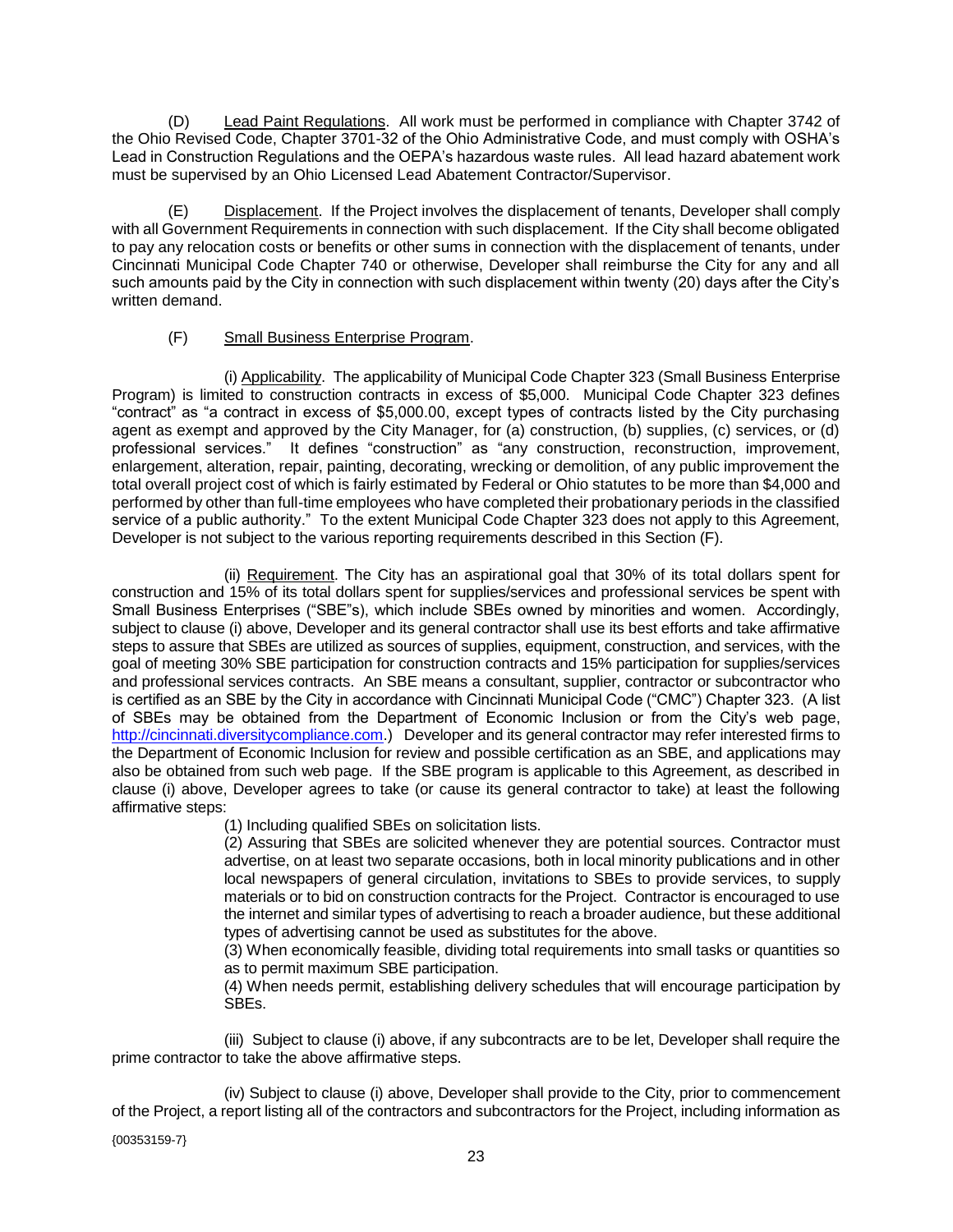to the owners, dollar amount of the contract or subcontract, and other information that may be deemed necessary by the City Manager. Developer or its general contractor shall update the report monthly by the 15<sup>th</sup>. Developer or its general contractor shall enter all reports required in this subsection via the City's web page referred to in clause (i) above or any successor site or system the City uses for this purpose. Upon execution of this Agreement, Developer and its general contractor shall contact the Department of Economic Inclusion to obtain instructions, the proper internet link, login information, and password to access the site and set up the necessary reports.

(v) Subject to clause (i) above, Developer and its general contractor shall periodically document its best efforts and affirmative steps to meet the above SBE participation goals by notarized affidavits executed in a form acceptable to the City, submitted upon the written request of the City. The City shall have the right to review records and documentation relevant to the affidavits. If affidavits are found to contain false statements, the City may prosecute the affiant pursuant to Section 2921.12, Ohio Revised Code.

(vi) Subject to clause (i) above, failure of Developer or its general contractor to take the affirmative steps specified above, to provide fair and equal opportunity to SBEs, or to provide technical assistance to SBEs as may be necessary to reach the minimum percentage goals for SBE participation as set forth in Cincinnati Municipal Code Chapter 323, may be construed by the City as failure of Developer to use best efforts, and, in addition to other remedies under this Agreement, may be a cause for the City to file suit in Common Pleas Court to enforce specific performance of the terms of this section.

## (G) Equal Employment Opportunity.

(i) Applicability. Chapter 325 of the Cincinnati Municipal Code (Equal Employment Opportunity) applies (a) where the City expends more than \$5,000 under a non-construction contract, or (b) where the City spends or receives over \$5,000 to (1) employ another party to construct public improvements, (2) purchase services, or (3) lease any real or personal property to or from another party. Chapter 325 of the Municipal Code does not apply where the contract is (a) for the purchase of real or personal property to or from another party, (b) for the provision by the City of services to another party, (c) between the City and another governmental agency, or (d) for commodities such as utilities.

Requirement. If this Agreement is subject to the provisions of Chapter 325 of the Cincinnati Municipal Code (the City of Cincinnati's Equal Employment Opportunity Program), the provisions thereof are hereby incorporated by reference into this Agreement.

Prevailing Wage. Developer shall comply, and shall cause all contractors working on the Project to comply, with all any prevailing wage requirements that may be applicable to the Project. In the event that the City is directed by the State of Ohio to make payments to construction workers based on violations of such requirements, Developer shall make such payments or reimburse the City for such payments within twenty (20) days of demand therefor. A copy of the City's prevailing wage determination may be attached to this Exhibit as Addendum I to Additional Requirements Exhibit (*City's Prevailing Wage Determination*) hereto.

(I) Compliance with the Immigration and Nationality Act. In the performance of its construction obligations under this Agreement, Developer shall comply with the following provisions of the federal Immigration and Nationality Act: 8 U.S.C.A. 1324a(a)(1)(A) and 8 U.S.C.A. 1324a(a)(2). Compliance or noncompliance with those provisions shall be solely determined by final determinations resulting from the actions by the federal agencies authorized to enforce the Immigration and Nationality Act, or by determinations of the U.S.

(J) Prompt Payment. The provisions of Chapter 319 of the Cincinnati Municipal Code, which provides for a "Prompt Payment System", may apply to this Agreement. Municipal Code Chapter 319 also (i) provides certain requirements for invoices from contractors with respect to the Prompt Payment System, and (ii) obligates contractors to pay subcontractors for satisfactory work in a timely fashion as provided therein.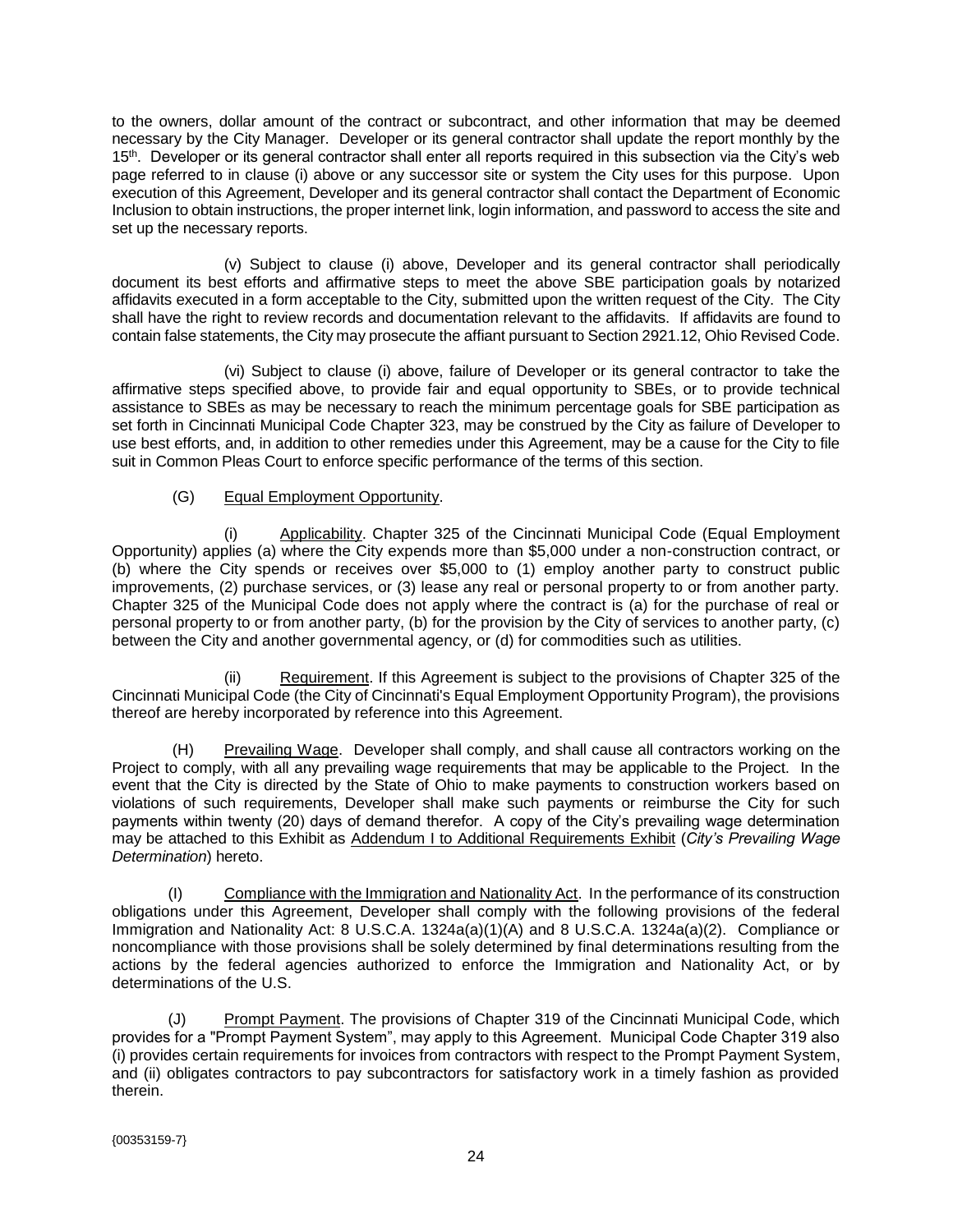(K) Conflict of Interest. Pursuant to Ohio Revised Code 102.03, no officer, employee, or agent of the City who exercises any functions or responsibilities in connection with the planning or carrying out of the Project may have any personal financial interest, direct or indirect, in Developer or in the Project, and Developer shall take appropriate steps to assure compliance.

(L) Ohio Means Jobs. If this Agreement constitutes a construction contract (pursuant to the guidance with respect to the definition of that term provided in Section (A) above), then, pursuant to Ordinance No. 238-2010: To the extent allowable by law, Developer and its general contractor shall use its best efforts to post available employment opportunities with Developer, the general contractor's organization, or the organization of any subcontractor working with Developer or its general contractor with the OhioMeansJobs Center, 1916 Central Parkway, Cincinnati, Ohio 45214-2305, through its Employer Services Unit Manager at 513-946-7200.

## (M) Wage Enforcement.

(i) Applicability. Council passed Ordinance No. 22-2016 on February 3, 2016, which ordained Chapter 326 (Wage Enforcement) of the Cincinnati Municipal Code (the "**Wage Enforcement Chapter**"). The Wage Enforcement Chapter was then amended by Ordinance No. 96-2017, passed May 17, 2017. As amended, the Wage Enforcement Chapter imposes certain requirements upon persons entering into agreements with the City whereby the City provides an incentive or benefit that is projected to exceed \$25,000, as described more particularly in the Wage Enforcement Chapter. Cincinnati Municipal Code Section 326-5 requires that the language below be included in contracts subject to the Wage Enforcement Chapter.

(ii) Required Contractual Language. Capitalized terms used, but not defined, in this clause (ii) have the meanings ascribed thereto in the Wage Enforcement Chapter.

(a) This contract is or may be subject to the Wage Enforcement provisions of the Cincinnati Municipal Code. These provisions require that any Person who has an Agreement with the city or with a Contractor or Subcontractor of that Person shall report all Complaints or Adverse Determinations of Wage Theft and Payroll Fraud (as each of those terms is defined in Chapter 326 of the Cincinnati Municipal Code) against the Contractor or Subcontractors to the Department of Economic Inclusion within 30 days of notification of the Complaint or Adverse Determination.

(b) If this contract is subject to the Wage Enforcement provisions of Chapter 326 of the Cincinnati Municipal Code, the Person entering into this contract is required to include provisions in solicitations and contracts regarding a Development Site that all employers, Contractors or Subcontractors performing or proposing to perform work on a Development Site provide an initial sworn and notarized "Affidavit Regarding Wage Theft and Payroll Fraud" on a form prescribed by the city manager or his or her designee and, within 30 days of an Adverse Determination or Complaint of Wage Theft or Payroll Fraud, shall provide an "Amended Affidavit Regarding Wage Theft and Payroll Fraud" on a form prescribed by the city manager or his or her designee.

(c) If this contract is subject to the Wage Enforcement provisions of Chapter 326 of the Cincinnati Municipal Code, the Person entering into this contract is required to authorize, and does hereby specifically authorize, any local, state or federal agency, court, administrative body or other entity investigating a complaint of Wage Theft or Payroll Fraud against the Person (collectively "investigative bodies") to release to the City's Department of Economic Inclusion any and all evidence, findings, complaints and determinations associated with the allegations of Wage Theft or Payroll Fraud upon the City's request and further authorizes such investigative bodies to keep the City advised regarding the status of the investigation and ultimate determination. If the investigative bodies require the Person to provide additional authorization on a prescribed form or in another manner, the Person shall be required to provide such additional authorization within 14 days of a request by the City.

{00353159-7} (d) If this Agreement is subject to the Wage Enforcement provisions of Chapter 326 of the Cincinnati Municipal Code, the Person entering into this Agreement shall include in its contracts with all Contractors language that requires the Contractors to provide the authorizations set forth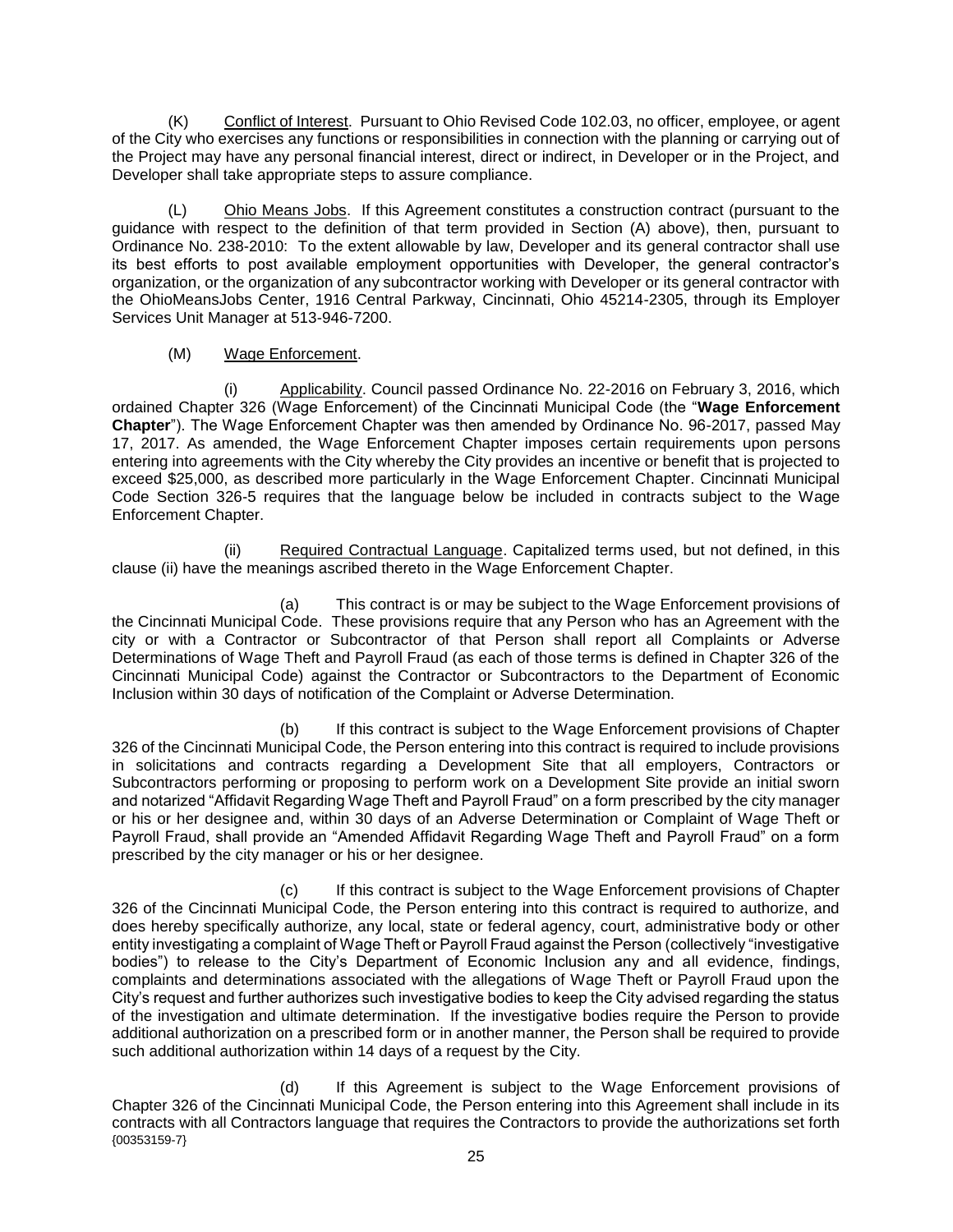in subsection (c) above and that further requires each Contractor to include in its contracts with Subcontractors those same obligations for each Subcontractor and each lower tier subcontractor.

(e) If this Agreement is subject to the Wage Enforcement provisions of Chapter 326 of the Cincinnati Municipal Code, the Person entering into this Agreement shall post a conspicuous notice on the Development Site throughout the entire period work is being performed pursuant to the Agreement indicating that the work being performed is subject to Cincinnati Municipal Code Chapter 326, Wage Enforcement, as administered by the City of Cincinnati Department of Economic Inclusion. Such notice shall include contact information for the Department of Economic Inclusion as provided by the department.

(f) Under the Wage Enforcement provisions, the city shall have the authority, under appropriate circumstances, to terminate this contract or to reduce the incentives or subsidies to be provided under this contract and to seek other remedies, including debarment.

## (N) Americans With Disabilities Act; Accessibility.

Applicability. Cincinnati City Council adopted Motion No. 201600188 on February 3, 2016 (the "**Accessibility Motion**"). This motion directs City administration, including DCED, to include language specifically requiring compliance with the Americans With Disabilities Act, together with any and all regulations or other binding directives promulgated pursuant thereto (collectively, the "**ADA**"), and imposing certain minimum accessibility standards on City-subsidized projects regardless of whether there are arguably exceptions or reductions in accessibility standards available under the ADA or State law.

Requirement. In furtherance of the policy objectives set forth in the Accessibility Motion, (A) the Project shall comply with the ADA, and (B) if (i) any building(s) within the Project is subject to the accessibility requirements of the ADA (e.g., by constituting a "place of public accommodation" or another category of structure to which the ADA is applicable) and (ii) such building(s) is not already required to meet the Contractual Minimum Accessibility Requirements (as defined below) pursuant to the ADA, applicable building code requirements, or by any other legal requirement, then Developer shall cause such building(s) to comply with the Contractual Minimum Accessibility Requirements in addition to any requirements pursuant to the ADA and the applicable building code or legal requirement. As used herein, "**Contractual Minimum Accessibility Requirements**" means that a building shall, at a minimum, include (1) at least one point of entry (as used in the ADA), accessible from a public right of way, with respect to which all architectural barriers (as used in the ADA) to entry have been eliminated, and (2) if such accessible point of entry is not a building's primary point of entry, conspicuous signage directing persons to such accessible point of entry.

## (O) Electric Vehicle Charging Stations in Garages.

(i) Applicability. Cincinnati City Council passed Ordinance No. 89-2017 on May 10, 2017. This ordinance requires all agreements in which the City provides any amount of "qualifying incentives" for projects involving the construction of a parking garage to include a provision requiring the inclusion of certain features in the garage relating to electric vehicles. The ordinance defines "qualifying incentives" as the provision of incentives or support for the construction of a parking garage in the form of (a) the provision of any City monies or monies controlled by the City including, without limitation, the provision of funds in the form of loans or grants; (b) the provision of service payments in lieu of taxes in connection with tax increment financing, including rebates of service payments in lieu of taxes; and (c) the provision of the proceeds of bonds issued by the City or with respect to which the City has provided any source of collateral security or repayment, including, but not limited to, the pledge of assessment revenues or service payments in lieu of taxes. For the avoidance of doubt, "qualifying incentives" does not include (1) tax abatements such as Community Reinvestment Area abatements pursuant to Ohio Revised Code 3735.67, et seq., or Job Creation Tax Credits pursuant to Ohio Revised Code 718.15; (2) the conveyance of City-owned real property for less than fair market value; and (3) any other type of City support in which the City provides non-monetary assistance to a project, regardless of value.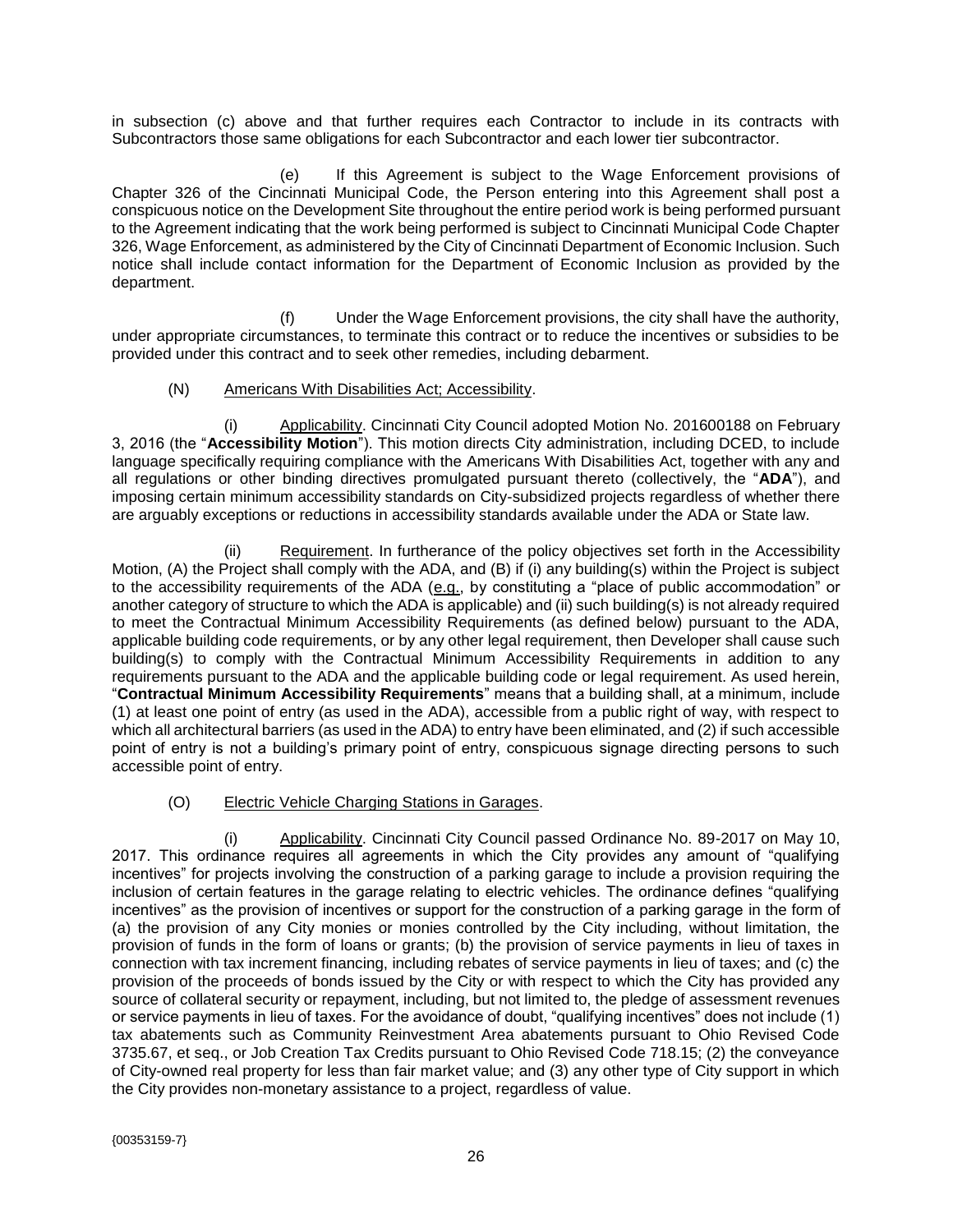(ii) Requirement. If the applicability criteria of Ordinance No. 89-2017 are met, then the following requirements shall apply to any parking garage included within the Project: (a) at least one percent of parking spaces, rounding up to the nearest integer, shall be fitted with Level 2 minimum 7.2 kilowatt per hour electric car charging stations; provided that if one percent of parking spaces is less than two parking spaces, the minimum number of parking spaces subject to this clause shall be two parking spaces; and (b) the parking garage's electrical raceway to the electrical supply panel serving the garage shall be capable of providing a minimum of 7.2 kilowatts of electrical capacity to at least five percent of the parking spaces of the garage, rounding up to the nearest integer, and the electrical room supplying the garage must have the physical space for an electrical supply panel sufficient to provide 7.2 kilowatts of electrical capacity to at least five percent of the parking spaces of the garage, rounding up to the nearest integer.

(P) Certification as to Non-Debarment. Developer represents that neither it nor any of its principals is presently suspended or debarred by any federal, state, or local government agency. In completing the Project, Developer shall not solicit bids from any contractors or subcontractors who are identified as being suspended or debarred by any federal, state, or local government agency. If Developer or any of its principals becomes suspended or debarred by any federal, state, or local government agency during the term of this Agreement, Developer shall be considered in default under this Agreement.